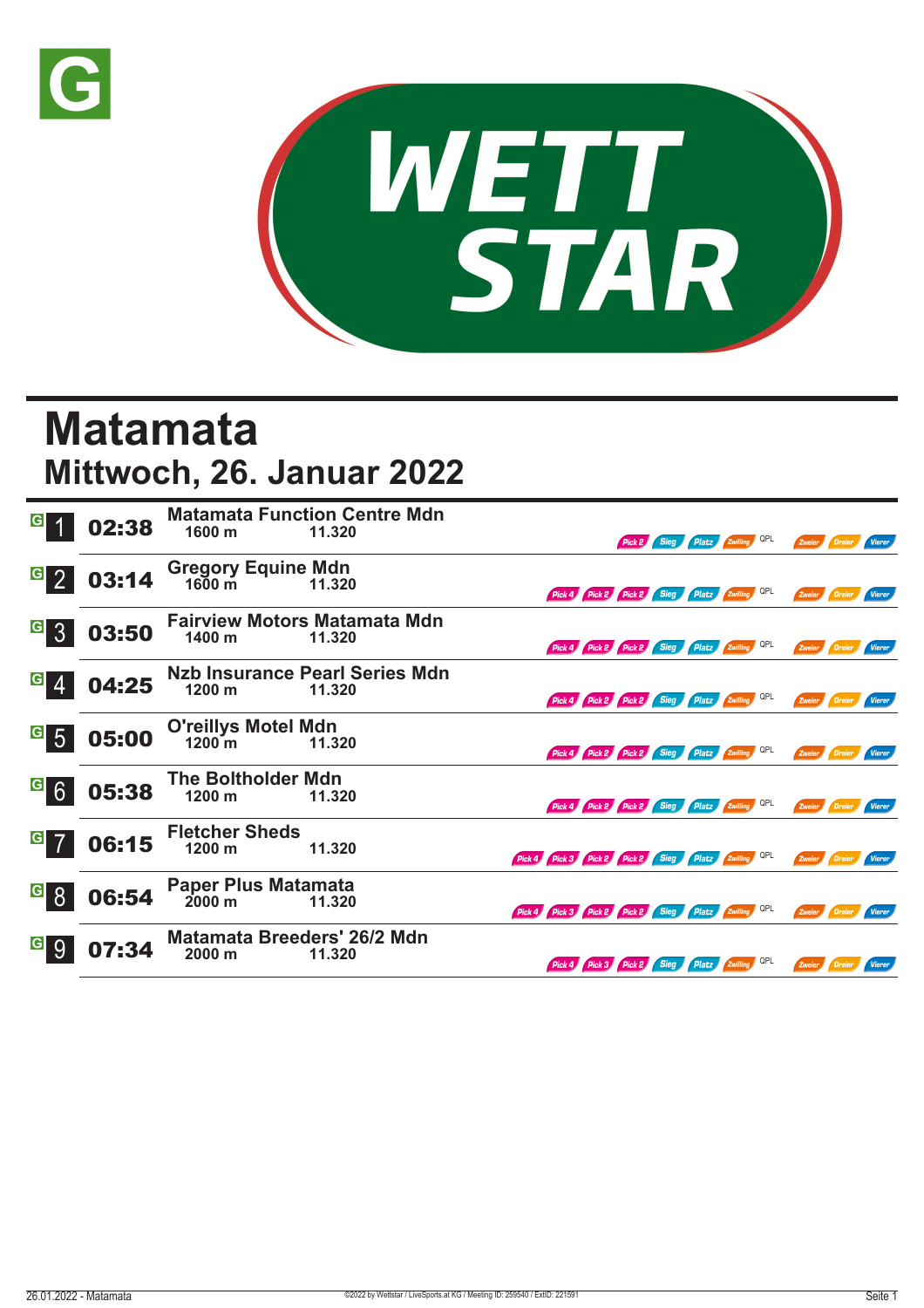| A Little Bit Bossy     | 6              | Divine Sava           | 2              | Kelly Keeper         | 3              | Ozark                 | 9               | Shockatillatap            | 9   |
|------------------------|----------------|-----------------------|----------------|----------------------|----------------|-----------------------|-----------------|---------------------------|-----|
| Adelabelle             |                | Don't Look Ethel      | 5              | Kermalina            | $\overline{2}$ | Packing Tavi          |                 | Smug                      |     |
| Alby Park              |                | Doves Bay             | 5              | King Mondo           | 9              | Patton                |                 | Snakeye                   |     |
| All Business           |                | Ekstra Ghia           | 9              | Kiwi Man             | 9              | Perigee               |                 | Sophia's Magic            |     |
| Allbright              | 9              | Elettrica             |                | La Flora Belle       |                | Pick Of The Litter    |                 | Speedrun                  |     |
| Aloft                  |                | <b>Elusive Empire</b> |                | Lady Pristina        | 9              | Poster Boy            |                 | Spherical                 | 5.6 |
| Alpino                 |                | Endean Magic          |                | Lapel                |                | Pour The Wine         |                 | Sporting Chance           |     |
| Amalfi Prince          |                | Eve's Song            |                | Lavaglo              |                | Pozzi Vibe            |                 | Stallone                  |     |
| Amano                  |                | Exaltation            |                | Leonaroar            |                | Privileged Son        |                 | Stars 'n' Cream           |     |
| Amaterasu              |                | Fierce Flight         | $\overline{2}$ | Live For Your Love   |                | Raconteuse            | $\overline{2}$  | <b>Strictly Dancing</b>   |     |
| Anitashock             | 1,2            | Firebug               | 9              | Lord Polonius        |                | <b>Reet Petite</b>    | 9               | <b>Stylish Suggestion</b> |     |
| Aperitif               |                | Flat Track Bully      | 5              | Lovelock             |                | <b>Regal Warrior</b>  |                 | Super Centie              |     |
| Arjay's Flight         | 9              | Flight Plan           | 9              | Ludisia              |                | Riverplate            |                 | Super Dale                |     |
|                        | 9              | Freiheiten Pfeil      |                | Madame Moet          |                |                       |                 |                           |     |
| Aspen Colorado         | 3              | Glorified             | 6              |                      |                | Rocabury<br>Rocastano | $\frac{1,2}{3}$ | Sweet Virginia            |     |
| <b>Atlantic City</b>   |                |                       |                | Midnight Special     | 8              |                       |                 | Symphony Of Love          |     |
| Beam Me Up Scotty      | 8              | Hard Nose             | 5,6            | <b>Mighty Connor</b> |                | Rocket Lad            | $\overline{2}$  | Tazimoto                  |     |
| Beldarra               |                | Helsinki              |                | Mini Miner           |                | Rockspell             | 5,6             | <b>Testing Times</b>      |     |
| <b>Bellatrix Black</b> |                | Highborn              |                | Miss Interpret       | 8              | Rose Crescent         | 5               | Thatcher                  |     |
| <b>Buccheri</b>        | $\overline{2}$ | Highlighter           |                | Missy Moola          |                | Row Of Eights         | 5               | The Big Show              |     |
| <b>Burgundy Dancer</b> |                | <b>Hobson Street</b>  | 3,5,6          | Mister Roquette      | 6              | Sacred Delight        | 8               | Tiffen                    |     |
| Chanel                 |                | Ifyourample           | 3              | Monet                | 5,6            | Sadler's Chick        | 9               | <b>Tiger Fire</b>         |     |
| Charred                |                | <b>Illicit Miss</b>   | 1,2,9          | Mr Bigglesworth      | 5              | Sailor Jerry          | 2               | <b>Tivaan Warrior</b>     |     |
| Chase 'n' Gold         | 1,2,3          | I'm Buzz              |                | <b>Noiffsorbutts</b> | 9              | Savasilk              |                 | Tomsk                     |     |
| Classic Beethoven      | 6              | Jennie Morris         |                | Nossenko             |                | Seafoam               | 6               | <b>Top Note</b>           |     |
| Contagious             |                | Jimmy Thumper         |                | Oh To Be             |                | Searchlight           | 9               | True North                |     |
| Davone Georgia         | 5              | Justuandme            |                | Ooga Chaka           |                | Semprini              | 8               | Vadamos Star              |     |
| Deceptive              | 6              | Kahma Suitsya         |                | Our Sassy Cat        |                | Shimmering            | 2               | Val Di Zoldo              |     |
| Destinys Girl          | 5              | Keep It Loose         | 3              | Over The Moon        | 6              | Shockallia            | 8               | Valetti                   |     |
|                        |                |                       |                |                      |                |                       |                 |                           |     |

## **WANN STARTET IHR JOCKEY / FAHRER...**

|                  | 1,2,3,4,5,6,7,9 | Ashvin Goindasamy  | 1,2,4,5,8,9     | <b>Bridget Grylls</b> | 3.4,5,6,7,9     |  |
|------------------|-----------------|--------------------|-----------------|-----------------------|-----------------|--|
| Chelsea Burdan   | 1,3,4,5,7,8     | Courtney Barnes    | 1.5.9           | Craig Grylls          | 1.2.3.4.5.6.8.9 |  |
| Darren Danis     |                 | Jasmine Fawcett    | 3,4,5,6,8,9     | Joe Kamaruddin        | 1,2,3,5,6,7,8,9 |  |
| Jonathan Riddell | .6              | Kozzi Asano        | 1.2.3.4.5.6.7.9 | Lynsey Satherley      | 1,3,4,7,8,9     |  |
| M Mcnab          | 1,2,3,4,5,6,7   | Masahiro Hashizume | 2.3.4.5.6.7.9   | N S Parmar            | 6,7,8           |  |
| Opie Bosson      | 1,2,3,4,5,6,7   | Sam Weatherley     | 1,2,3,5,6,7,8,9 | Taiki Yanaqida        | 1,2,3,5,7,9     |  |
| Trudy Thornton   | 1.2.5.7.8.9     | Vin Colgan         | 2.4             | Wiremu Pinn           | 2,7,8,9         |  |
| Yuto Kumagai     | 7.8             |                    |                 |                       |                 |  |

## **WANN STARTET IHR TRAINER...**

| Andrea Smith<br>Catherine Cameron<br>D Logan & C Gibbs<br>Daniel Miller<br>Dean Wiles<br><b>G</b> Hennessy<br>Grant & Tana Shaw<br>Jason Price<br>John & Stephen Ralph<br>Kim Knight<br>Linda Burton<br>Nicholas Bishara<br>R R Manning<br>Scott Wenn<br>Stephen Autridge & Kris Shail 1,2,3,4,5,6 | 1, 3, 7<br>3,7<br>4,7<br>1,7<br>5,6<br>5,9<br>3.8<br>1,2,3,9<br>3,8<br>3,5,6 | Annabelle Johnson<br>Chris Wood<br>D Venn<br>Danny Walker<br>Debbie Sweenev<br>Gavin Opie<br>lain Kennedy<br>Jen Mcilrov<br>John Bell<br>Kylie Fawcett<br>Marvann Brosnan<br>P P Mirabelli<br><b>Richard Collett</b><br>Shaune Ritchie & Colm Murra 1,2,7,8,9<br>Stephen Marsh | 3,9<br>3,9<br>2,5<br>1,2,8,9<br>6,8,9<br>2,7,9 | <b>Antony Fuller</b><br>Clinton Isdale<br>Danica Guy<br>Darryn Weatherley<br>Diane Andersen<br>Graeme & Debbie Rogerson<br>Jacob Mckav<br>Jenna Mahoney<br>K Fursdon<br>L Noble<br>Michael Moroney & Pam Ger<br>Peter & Dawn Williams<br>Roger James & Robert Wellw 2,4<br>Simon Rees<br>Steven Cole | 6,7<br>1,6,7<br>8.9<br>2,3,6<br>2,4,5,6,9 | <b>Bruce Harvey</b><br>Craig And Shaun Phelan<br>Daniel Cherry<br>David Greene<br>Finbarr Leahv<br>Graham Richardson & Rogan 1,9<br>Jamie Richards<br>Jenny & Bob Vance<br>Ken & Bev Kelso<br>Lance O'sullivan & Andrew Sc 1,2,3,4,5,6,7,8,9<br>Murray Baker & Andrew Fors 1,2,6<br><b>Phillip Stevens</b><br>Rudy Liefting<br>Stephanie Tiernev<br>Steven Ramsay & Julia Ritchi 8 | 1,2,3<br>1,4<br>1,2,3,5,6,7,8,9<br>3.6<br>7.9<br>4,5,6 |
|----------------------------------------------------------------------------------------------------------------------------------------------------------------------------------------------------------------------------------------------------------------------------------------------------|------------------------------------------------------------------------------|--------------------------------------------------------------------------------------------------------------------------------------------------------------------------------------------------------------------------------------------------------------------------------|------------------------------------------------|------------------------------------------------------------------------------------------------------------------------------------------------------------------------------------------------------------------------------------------------------------------------------------------------------|-------------------------------------------|------------------------------------------------------------------------------------------------------------------------------------------------------------------------------------------------------------------------------------------------------------------------------------------------------------------------------------------------------------------------------------|--------------------------------------------------------|
| Tarissa Macdonald<br>Vicki Prendergast                                                                                                                                                                                                                                                             | 3,6                                                                          | Tim & Margaret Carter                                                                                                                                                                                                                                                          | 1.2                                            | Tony Pike                                                                                                                                                                                                                                                                                            | 4,7,9                                     | <b>Trevor Cruz</b>                                                                                                                                                                                                                                                                                                                                                                 | 4.7                                                    |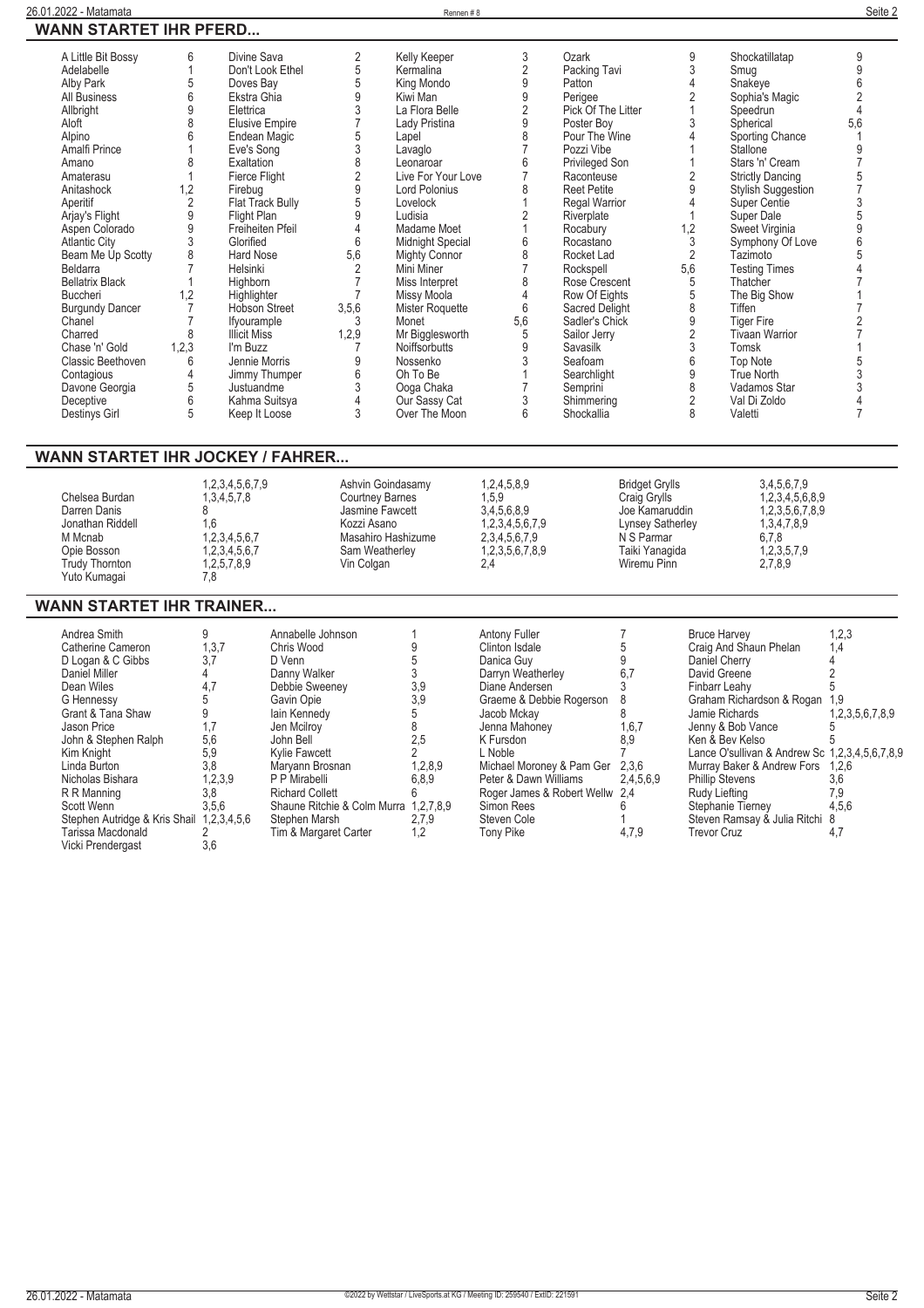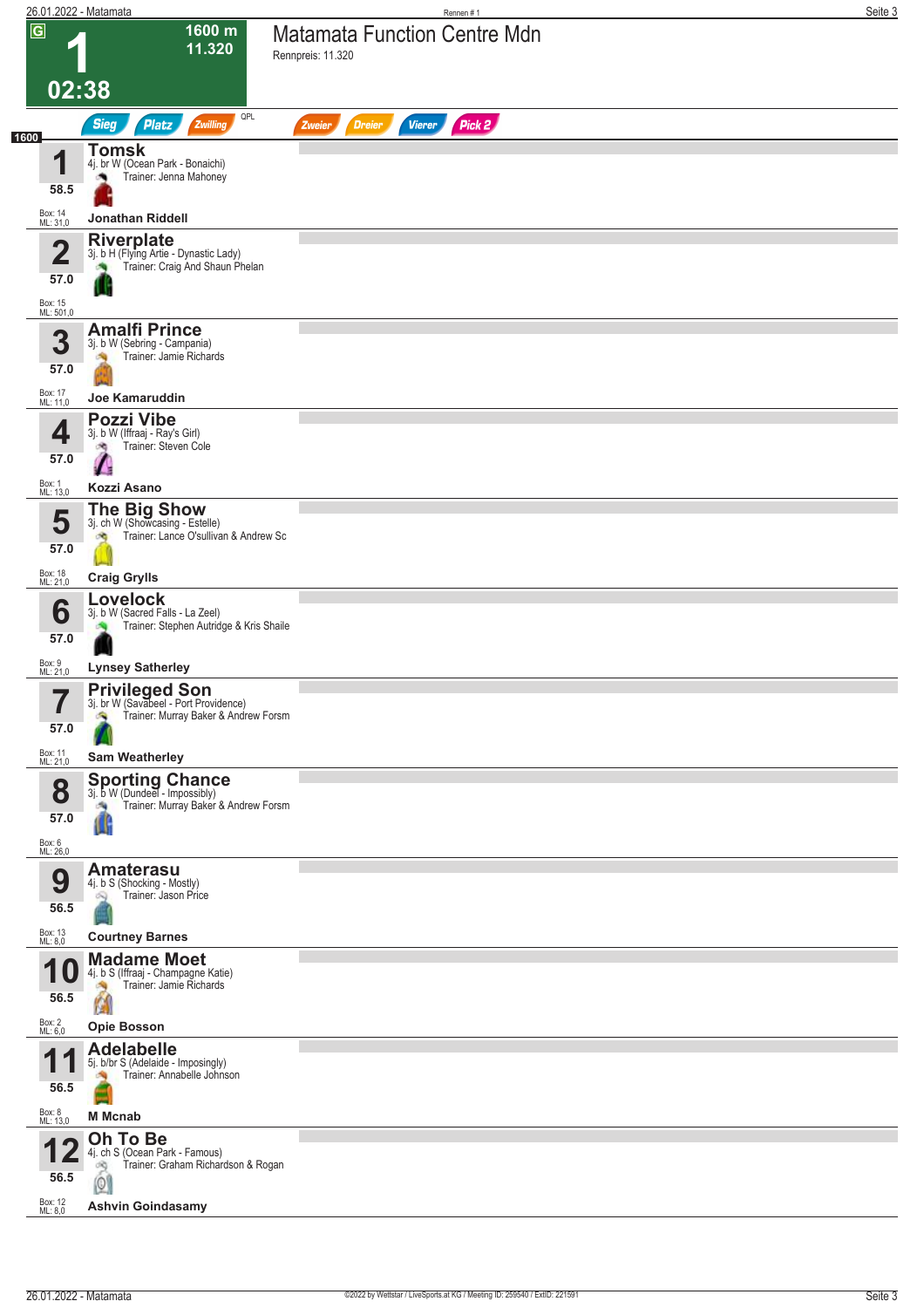| 26.01.2022 - Matamata            |                                                                                                                      | Rennen #1                                                | Seite 4 |
|----------------------------------|----------------------------------------------------------------------------------------------------------------------|----------------------------------------------------------|---------|
| $\overline{G}$                   | 1600 m<br>11.320                                                                                                     | <b>Matamata Function Centre Mdn</b><br>Rennpreis: 11.320 |         |
| 02:38                            |                                                                                                                      |                                                          |         |
|                                  | QPL<br><b>Sieg</b><br><b>Platz</b><br>Zwilling                                                                       | Pick 2<br><b>Dreier</b><br><b>Vierer</b><br>Zweier       |         |
| 3<br>55.0                        | <b>Bellatrix Black</b><br>3j. br/bl S (Redwood - Dark Arts)<br>Trainer: Catherine Cameron                            |                                                          |         |
| Box: 10<br>ML: 7,0               | Taiki Yanagida                                                                                                       |                                                          |         |
| $\mathbf{Z}$<br>55.0             | <b>Pick Of The Litter</b><br>3j. b S (Vadamos - Ebony And Ivory)<br>Trainer: Shaune Ritchie & Colm Murray<br>A<br>Ń. |                                                          |         |
| Box: 7<br>ML: 13,0               | <b>Chelsea Burdan</b>                                                                                                |                                                          |         |
| 5<br>4<br>55.0                   | <b>Anitashock</b><br>3j. b S (Shocking - Nolawood)<br>Trainer: Maryann Brosnan<br>d.<br>K                            |                                                          |         |
| Box: 5<br>ML: 81,0               | <b>Trudy Thornton</b>                                                                                                |                                                          |         |
| O<br>58.5<br>Box: 3<br>ML: 41,0  | Rocabury<br>4j. b W (El Roca - Ugly Betty)<br>Trainer: Bruce Harvey<br>łК                                            |                                                          |         |
|                                  | <b>Buccheri</b>                                                                                                      |                                                          |         |
| 57.0<br>Box: 4<br>ML: 71,0       | 3j. b W (Ghibellines - American Maid)<br>Trainer: Tim & Margaret Carter                                              |                                                          |         |
| $\bullet$<br>Ŏ<br>57.0           | Chase 'n' Gold<br>3j. b W (Belardo - Legstodiefor)<br>Trainer: Nicholas Bishara                                      |                                                          |         |
| Box: 16<br>ML: 501,0             |                                                                                                                      |                                                          |         |
| 9<br>55.0<br>Box: 19<br>ML: 16,0 | <b>Illicit Miss</b><br>3j. b S (Hinchinbrook - Unlawful)<br>Trainer: Jamie Richards                                  |                                                          |         |
| Ergebnis:                        | Quoten:                                                                                                              |                                                          |         |
|                                  |                                                                                                                      |                                                          |         |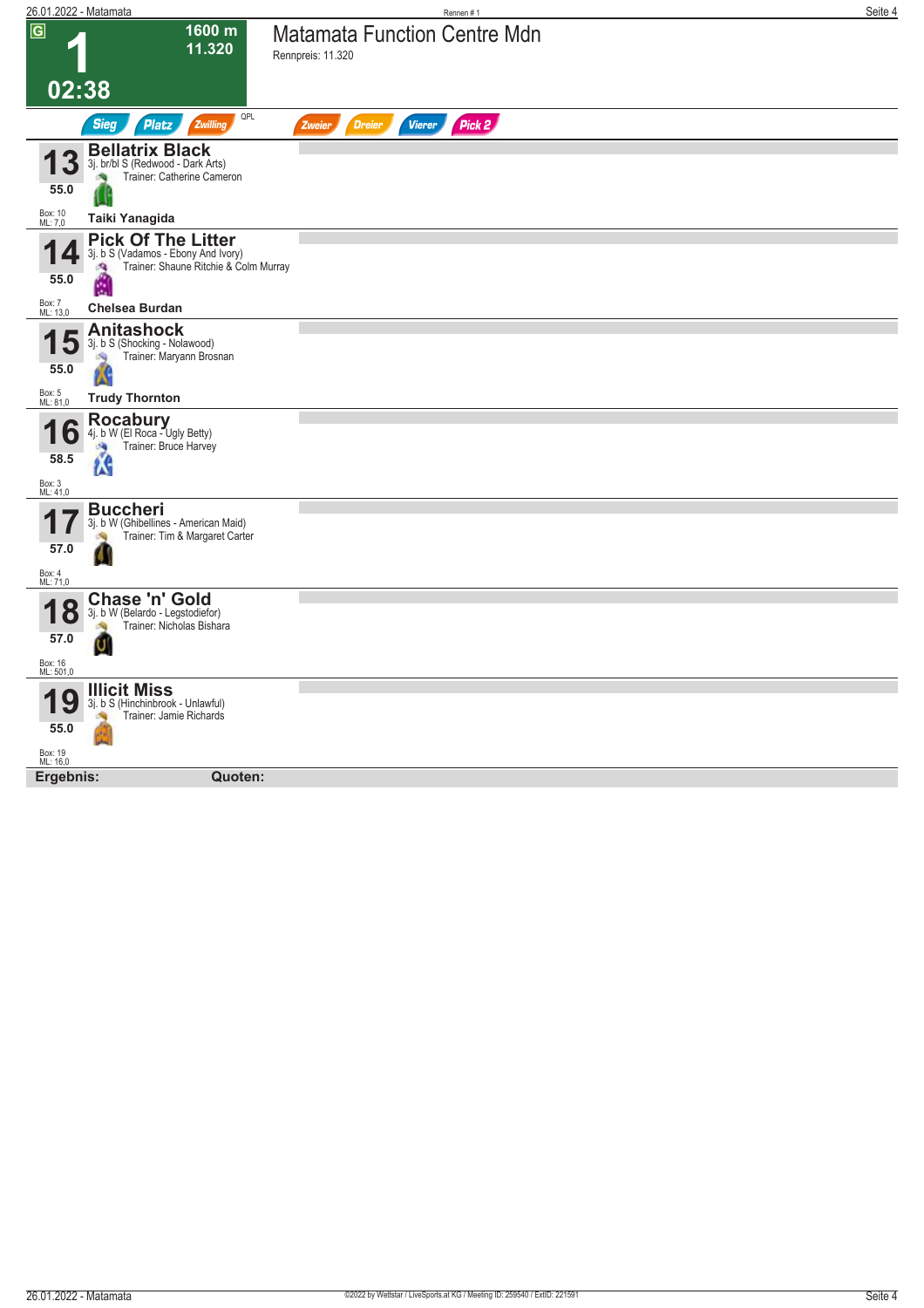|                |                                                       | 26.01.2022 - Matamata                                                                                                         | Seite 5<br>Rennen #2                                             |  |
|----------------|-------------------------------------------------------|-------------------------------------------------------------------------------------------------------------------------------|------------------------------------------------------------------|--|
| $\overline{G}$ |                                                       | 1600 m<br>11.320                                                                                                              | <b>Gregory Equine Mdn</b><br>Rennpreis: 11.320                   |  |
|                | 03:14                                                 |                                                                                                                               |                                                                  |  |
| 1600           |                                                       | QPL<br><b>Sieg</b><br>Platz<br>Zwilling                                                                                       | Pick 2 Pick 2 Pick 4<br><b>Vierer</b><br><b>Dreier</b><br>Zweier |  |
|                | и<br>58.5                                             | <b>Sailor Jerry</b><br>5j. gr W (Reliable Man - Abbey Tralae)<br>Trainer: Stephen Autridge & Kris Shaile                      |                                                                  |  |
|                | Box: 19<br>ML: 13,0                                   | <b>Wiremu Pinn</b><br><b>Aperitif</b>                                                                                         |                                                                  |  |
|                | $\overline{\mathbf{2}}$<br>58.5<br>Box: 5<br>ML: 21,0 | 5j. b W (Ocean Park - Pernod)<br>Trainer: Tarissa Macdonald                                                                   |                                                                  |  |
|                | 3<br>57.0                                             | <b>Fierce Flight</b><br>3j. b/br W (Flying Artie - First Bloom)<br>Trainer: Jamie Richards                                    |                                                                  |  |
|                | Box: 9<br>ML: 75,0                                    | <b>Opie Bosson</b>                                                                                                            |                                                                  |  |
|                | 4<br>57.0<br>Box: 15                                  | <b>Tiger Fire</b><br>3j. br W (American Pharoah - Jennio)<br>Trainer: Murray Baker & Andrew Forsm<br>烸<br><b>Craig Grylls</b> |                                                                  |  |
|                | ML: 85,0<br>5                                         | <b>Perigee</b><br>3j. b W (Redwood - Femme De Lune)                                                                           |                                                                  |  |
|                | 57.0                                                  | Trainer: Roger James & Robert Wellwo                                                                                          |                                                                  |  |
|                | Box: 11<br>ML: 12,0                                   | Kozzi Asano                                                                                                                   |                                                                  |  |
|                | 6<br>57.0                                             | <b>Rocket Lad</b><br>3j. b W (Preferment - Zaperb)<br>Trainer: Shaune Ritchie & Colm Murray<br>哅                              |                                                                  |  |
|                | Box: 10<br>ML: 26,0                                   | <b>Trudy Thornton</b>                                                                                                         |                                                                  |  |
|                | 7<br>ı<br>56.5                                        | La Flora Belle<br>4j. b S (Iffraaj - Tsarina Belle)<br>Trainer: Jamie Richards<br><b>Sep</b>                                  |                                                                  |  |
|                | Box: 8<br>ML: 8,0                                     | <b>Sam Weatherley</b>                                                                                                         |                                                                  |  |
|                | 8<br>56.5                                             | <b>Helsinki</b><br>4j. br S (Savabeel - Rush)<br>Trainer: Peter & Dawn Williams                                               |                                                                  |  |
|                | Box: 3<br>ML: 85,0                                    | <b>Ashvin Goindasamy</b>                                                                                                      |                                                                  |  |
|                | 9<br>56.5                                             | <b>Sophia's Magic</b><br>4j. b S (Charm Spirit - Shemozzle)<br>Trainer: Kylie Fawcett                                         |                                                                  |  |
|                | Box: 13<br>ML: 18,0                                   | Vin Colgan                                                                                                                    |                                                                  |  |
|                | и<br>55.0                                             | <b>Divine Sava</b><br>3j. b S (Savabeel - Divine Shiva)<br>Trainer: Stephen Marsh<br>Ŵ                                        |                                                                  |  |
|                | Box: 4<br>ML: 7,0                                     | <b>M</b> Mcnab                                                                                                                |                                                                  |  |
|                | И<br>55.0                                             | <b>Raconteuse</b><br>3j. b S (Rip Van Winkle - Toy Story)<br>Trainer: Lance O'sullivan & Andrew Sc<br>đ.                      |                                                                  |  |
|                | Box: 16<br>ML: 18,0                                   | Taiki Yanagida                                                                                                                |                                                                  |  |
|                | 55.0<br>Box: 6<br>ML: 21,0                            | <b>Kermalina</b><br>3j. b S (Kermadec - Lion Blanc)<br>Trainer: David Greene                                                  |                                                                  |  |
|                |                                                       |                                                                                                                               |                                                                  |  |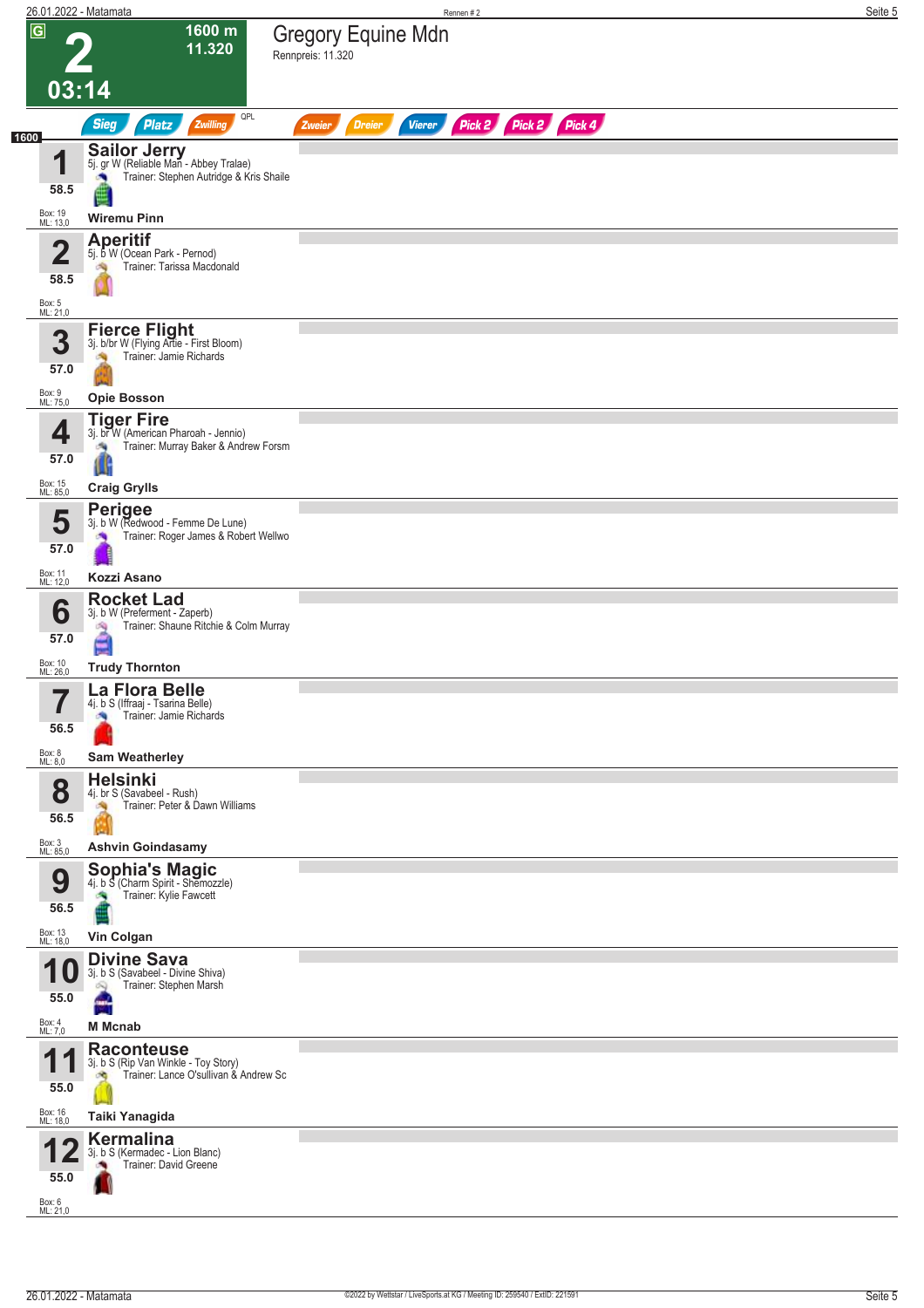| 26.01.2022 - Matamata           |                                                                                              | Rennen #2                                                        | Seite 6 |
|---------------------------------|----------------------------------------------------------------------------------------------|------------------------------------------------------------------|---------|
| $\overline{G}$                  | 1600 m<br>11.320                                                                             | <b>Gregory Equine Mdn</b><br>Rennpreis: 11.320                   |         |
| 03:14                           |                                                                                              |                                                                  |         |
|                                 | QPL<br><b>Sieg</b><br>Platz<br><b>Zwilling</b>                                               | Pick 2 Pick 2 Pick 4<br><b>Vierer</b><br><b>Dreier</b><br>Zweier |         |
| 3<br>55.0                       | Shimmering<br>3j. b S (Telperion - Platinum Monarch)<br>Trainer: Michael Moroney & Pam Gerar |                                                                  |         |
| Box: 17<br>ML: 31,0             | <b>Masahiro Hashizume</b>                                                                    |                                                                  |         |
| 55.0                            | Ludisia<br>3j. b S (Tivaci - Orquidea)<br>Trainer: John Bell<br>ä                            |                                                                  |         |
| Box: 18<br>ML: 41,0             | Joe Kamaruddin                                                                               |                                                                  |         |
| 5<br>55.0                       | <b>Anitashock</b><br>3j. b S (Shocking - Nolawood)<br>Trainer: Maryann Brosnan               |                                                                  |         |
| Box: 12<br>ML: 501,0            |                                                                                              |                                                                  |         |
| 6<br>58.5                       | Rocabury<br>4j. b W (El Roca - Ugly Betty)<br>Trainer: Bruce Harvey<br>÷,<br>łК              |                                                                  |         |
| Box: 14<br>ML: 61,0             |                                                                                              |                                                                  |         |
| 57.0<br>Box: 2<br>ML: 71,0      | <b>Buccheri</b><br>3j. b W (Ghibellines - American Maid)<br>Trainer: Tim & Margaret Carter   |                                                                  |         |
| $\bullet$<br>Ŏ<br>57.0          | Chase 'n' Gold<br>3j. b W (Belardo - Legstodiefor)<br>Trainer: Nicholas Bishara              |                                                                  |         |
| Box: 7<br>ML: 61,0              |                                                                                              |                                                                  |         |
| 9<br>55.0<br>Box: 1<br>ML: 16,0 | <b>Illicit Miss</b><br>3j. b S (Hinchinbrook - Unlawful)<br>Trainer: Jamie Richards          |                                                                  |         |
| Ergebnis:                       | Quoten:                                                                                      |                                                                  |         |
|                                 |                                                                                              |                                                                  |         |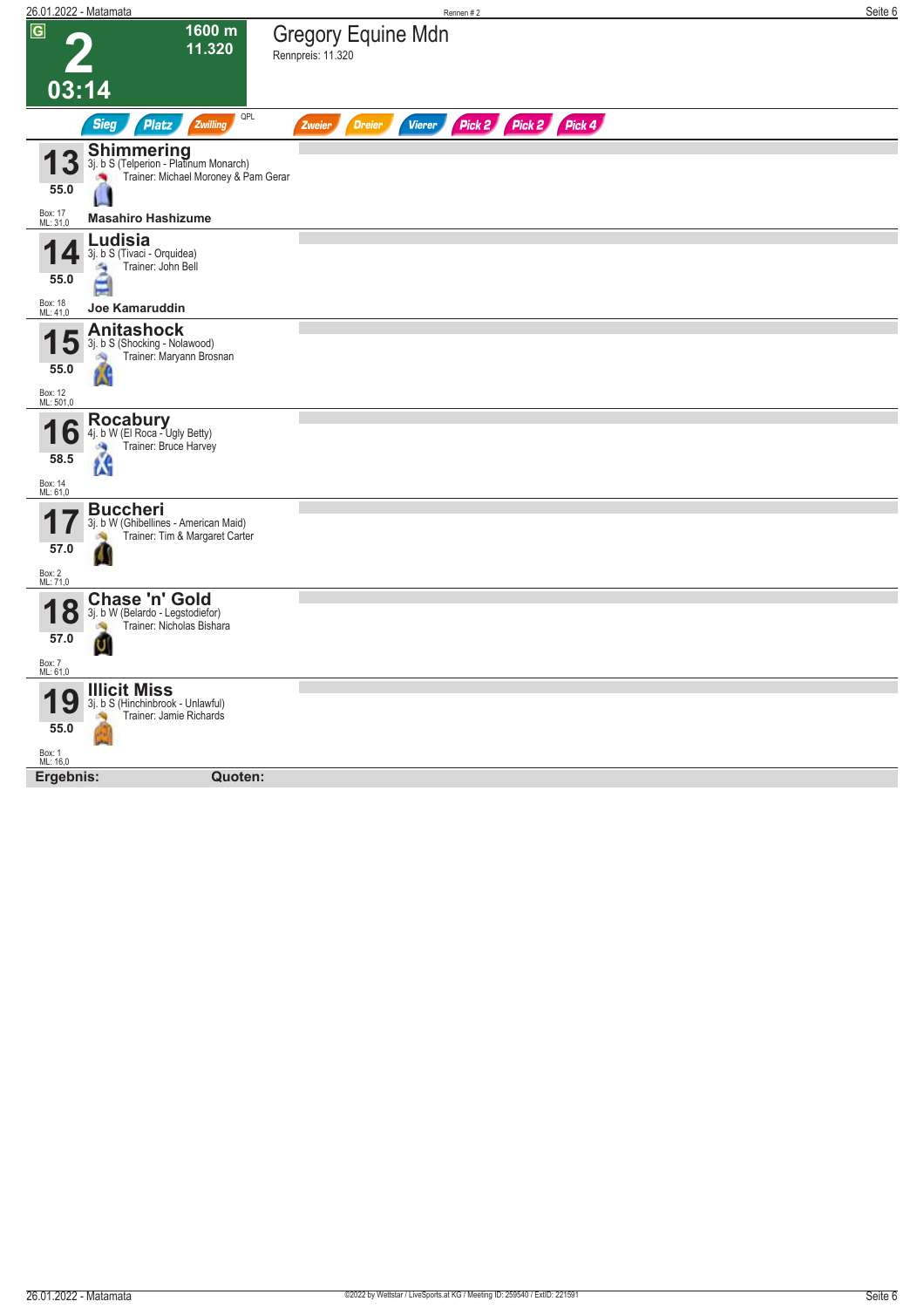|                                   | 26.01.2022 - Matamata                                                                                              | Rennen#3                                                         | Seite 7 |
|-----------------------------------|--------------------------------------------------------------------------------------------------------------------|------------------------------------------------------------------|---------|
| $\overline{G}$                    | 1400 m<br>11.320<br>03:50                                                                                          | <b>Fairview Motors Matamata Mdn</b><br>Rennpreis: 11.320         |         |
|                                   | QPL                                                                                                                |                                                                  |         |
| 1400                              | <b>Sieg</b><br><b>Platz</b><br>Zwilling                                                                            | Pick 2 Pick 2 Pick 4<br><b>Dreier</b><br><b>Vierer</b><br>Zweier |         |
| ◢<br>58.5<br>Box: 20<br>ML: 501,0 | <b>Rocastano</b><br>4j. b W (Atlante - Tessica)<br>Trainer: Bruce Harvey<br>Q                                      |                                                                  |         |
| $\overline{\mathbf{2}}$<br>58.5   | <b>Justuandme</b><br>4j. br W (Atlante - Shez Kapable)<br>Trainer: Phillip Stevens<br>Ø                            |                                                                  |         |
| Box: 8<br>ML: 18,0                | <b>Bridget Grylls</b>                                                                                              |                                                                  |         |
| 3<br>58.5<br>Box: 18<br>ML: 501,0 | <b>Packing Tavi</b><br>4j. b W (Tavistock - Tuesday's Child)<br>Trainer: Debbie Sweeney                            |                                                                  |         |
| 4<br>57.0<br>Box: 16              | <b>Atlantic City</b><br>3j. b W (Swiss Ace - Tropicana)<br>Trainer: Lance O'sullivan & Andrew Sc<br><b>SA</b><br>W |                                                                  |         |
| ML: 65,0<br>5<br>57.0             | Taiki Yanagida<br><b>Vadamos Star</b><br>3j. b W (Vadamos - Miss Krisdel)<br>Trainer: Danny Walker<br>్ర           |                                                                  |         |
| Box: 2<br>ML: 13,0                | <b>Masahiro Hashizume</b>                                                                                          |                                                                  |         |
| 6<br>57.0                         | <b>Poster Boy</b><br>3j. b W (Proisir - Barbara Jennie)<br>Trainer: R R Manning                                    |                                                                  |         |
| Box: 17<br>ML: 31,0               |                                                                                                                    |                                                                  |         |
| 56.5<br>Box: 3<br>ML: 8,0         | <b>Our Sassy Cat</b><br>4j. b S (Atlante - Cat Woman)<br>Trainer: Vicki Prendergast<br><b>Sam Weatherley</b>       |                                                                  |         |
| 8<br>56.5                         | <b>Super Centie</b><br>5j. b S (Super Easy - Mi Centie)<br>Trainer: Gavin Opie<br>óQ<br>Œ                          |                                                                  |         |
| Box: 1<br>ML: 13,0<br>9<br>56.5   | <b>Jasmine Fawcett</b><br><b>Kelly Keeper</b><br>5j. b S (Keeper - Molly 'o)<br>Trainer: Catherine Cameron         |                                                                  |         |
| Box: 15<br>ML: 18,0<br>U<br>55.0  | Chelsea Burdan<br><b>Savasilk</b><br>3j. b S (Savabeel - Silk Pins)<br>Trainer: Jamie Richards                     |                                                                  |         |
| Box: 4<br>ML: 7,0                 | Joe Kamaruddin                                                                                                     |                                                                  |         |
| и<br>55.0                         | <b>Elettrica</b><br>3j. br S (Vespa - On The Move)<br>Trainer: Stephen Autridge & Kris Shaile                      |                                                                  |         |
| Box: 13<br>ML: 10,0               | <b>Craig Grylls</b>                                                                                                |                                                                  |         |
| 55.0<br>Box: 9<br>ML: 501,0       | <b>Ifyourample</b><br>3j. ch S (Iffraaj - More Than Adequate)<br>Trainer: Jamie Richards                           |                                                                  |         |
|                                   |                                                                                                                    |                                                                  |         |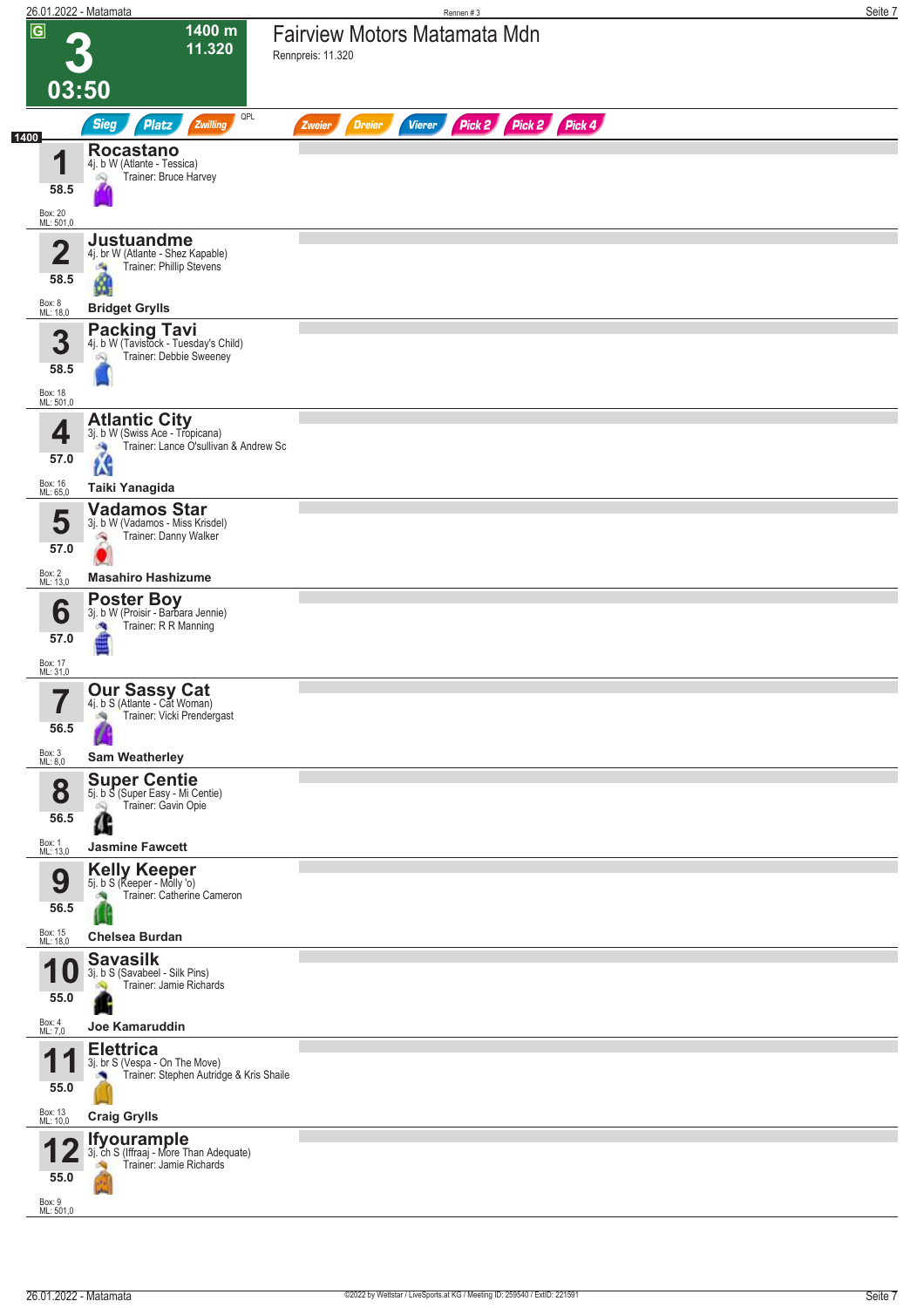| 26.01.2022 - Matamata                   |                                                                                                                 | Rennen #3                                                        | Seite 8 |
|-----------------------------------------|-----------------------------------------------------------------------------------------------------------------|------------------------------------------------------------------|---------|
| $\boxed{G}$                             | 1400 m<br>11.320                                                                                                | Fairview Motors Matamata Mdn<br>Rennpreis: 11.320                |         |
| 03:50                                   |                                                                                                                 |                                                                  |         |
|                                         | QPL<br><b>Sieg</b><br><b>Platz</b><br>Zwilling                                                                  | Pick 2 Pick 2 Pick 4<br><b>Dreier</b><br><b>Vierer</b><br>Zweier |         |
| <b>13</b><br>55.0                       | <b>Eve's Song</b><br>3j. b S (Proisir - Eva Cassidy)<br>Trainer: D Logan & C Gibbs                              |                                                                  |         |
| Box: 7<br>ML: 12,0                      | <b>Lynsey Satherley</b>                                                                                         |                                                                  |         |
| 55.0                                    | <b>Nossenko</b><br>3j. b S (Savabeel - Vera De Bosset)<br>Trainer: Jamie Richards                               |                                                                  |         |
| Box: 12<br>ML: 13,0                     | <b>M</b> Mcnab                                                                                                  |                                                                  |         |
| 57.0                                    | Weneedashock<br>3j. b W (Shocking - Prado Red)<br>Trainer: Jamie Richards                                       |                                                                  |         |
| Box: 10<br>ML: 13,0                     | <b>Opie Bosson</b>                                                                                              |                                                                  |         |
| O<br>57.0                               | <b>Keep It Loose</b><br>3j. b W (Turn Me Loose - Peace Cry)<br>Trainer: Michael Moroney & Pam Gerar<br>зQ,<br>é |                                                                  |         |
| Box: 14<br>ML: 21,0                     | Kozzi Asano                                                                                                     |                                                                  |         |
| 56.5                                    | <b>Vindigo</b><br>5j. b S (Roc De Cambes - Shinko Blu)<br>Trainer: Diane Andersen<br>Ŵ                          |                                                                  |         |
| Box: 19<br>ML: 501,0                    | Kozzi Asano                                                                                                     |                                                                  |         |
| 8<br>56.5<br>Box: 6<br>ML: 21,0         | <b>Hobson Street</b><br>5j. b S (Jimmy Choux - Grande Bellezza)<br>Trainer: Scott Wenn<br>Н                     |                                                                  |         |
| 10<br>IJ<br>57.0<br>Box: 11<br>ML: 51,0 | Chase 'n' Gold<br>3j. b W (Belardo - Legstodiefor)<br>Trainer: Nicholas Bishara<br>Ù                            |                                                                  |         |
|                                         | <b>True North</b>                                                                                               |                                                                  |         |
| 56.5                                    | 4j. b S (Zacinto - Melikah)<br>Trainer: Linda Burton<br>$\mathbf{r}$                                            |                                                                  |         |
| Box: 5<br>ML: 31,0                      |                                                                                                                 |                                                                  |         |
| Ergebnis:                               | Quoten:                                                                                                         |                                                                  |         |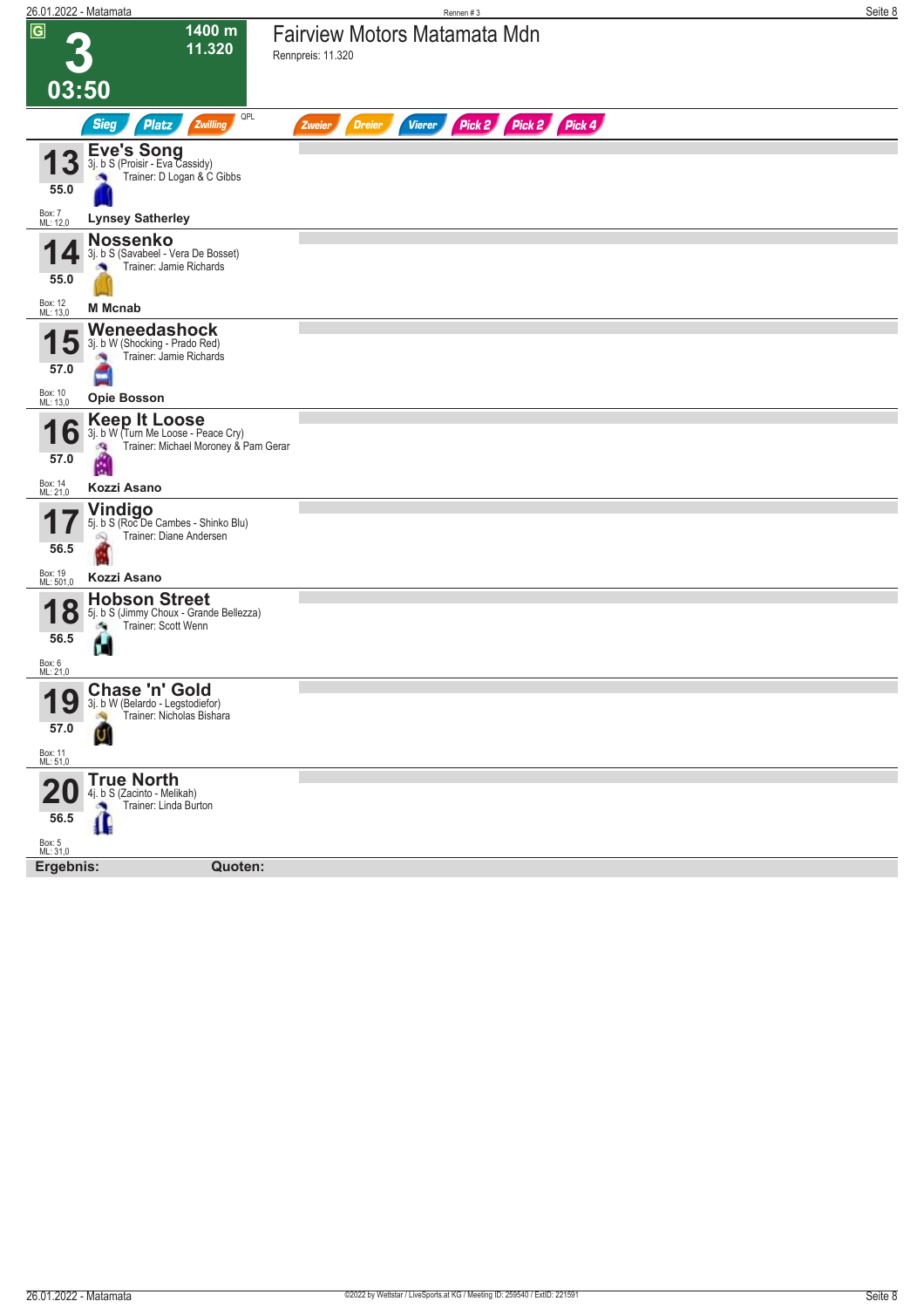| 26.01.2022 - Matamata           |                                                                                                              | Seite 9<br>Rennen#4                                              |
|---------------------------------|--------------------------------------------------------------------------------------------------------------|------------------------------------------------------------------|
| $\overline{G}$                  | 1200 m<br>11.320                                                                                             | Nzb Insurance Pearl Series Mdn<br>Rennpreis: 11.320              |
| 04:25                           |                                                                                                              |                                                                  |
|                                 | QPL<br><b>Sieg</b><br><b>Platz</b><br>Zwilling                                                               | Pick 2 Pick 2 Pick 4<br><b>Dreier</b><br><b>Vierer</b><br>Zweier |
| 1200<br>и                       | <b>Speedrun</b><br>2j. br W (No Nay Never - Rockaroo)                                                        |                                                                  |
| 57.5                            | Trainer: Lance O'sullivan & Andrew Sc                                                                        |                                                                  |
| Box: 11<br>ML: 8,0              | <b>Opie Bosson</b>                                                                                           |                                                                  |
| 2                               | <b>Waitak</b><br>2j. b W (Proisir - Repo Bay)                                                                |                                                                  |
| 57.5                            | Trainer: Peter & Dawn Williams<br>o R                                                                        |                                                                  |
| Box: 12<br>ML: 8,0              | <b>Ashvin Goindasamy</b>                                                                                     |                                                                  |
| 3                               | <b>Patton</b><br>2j. b H (Shamexpress - Gata)                                                                |                                                                  |
| 57.5                            | Trainer: Tony Pike<br>U                                                                                      |                                                                  |
| Box: 1<br>ML: 13,0              |                                                                                                              |                                                                  |
| 4                               | <b>Testing Times</b><br>2j. br W (Time Test - Sweet Violet)                                                  |                                                                  |
| 57.5                            | Trainer: Daniel Cherry<br>é                                                                                  |                                                                  |
| Box: 10<br>ML: 18,0             | <b>Bridget Grylls</b>                                                                                        |                                                                  |
| 5                               | <b>Water Eclipse</b><br>2j. b H (Iffraaj - Eastern Eclipse)                                                  |                                                                  |
| 57.5                            | Trainer: Trevor Cruz                                                                                         |                                                                  |
| Box: 8<br>ML: 13,0              | Kozzi Asano                                                                                                  |                                                                  |
| 6                               | <b>Contagious</b><br>2j. ch S (Proisir - Quella Finale)                                                      |                                                                  |
| 55.5                            | Trainer: Roger James & Robert Wellwo                                                                         |                                                                  |
| Box: 5<br>ML: 6,0               | <b>Vin Colgan</b>                                                                                            |                                                                  |
| 7<br>$\blacksquare$             | Val Di Zoldo<br>2j. b S (War Decree - Civetta)                                                               |                                                                  |
| 55.5                            | Trainer: Stephen Autridge & Kris Shaile                                                                      |                                                                  |
| Box: 2<br>ML: 5,0               | <b>Craig Grylls</b>                                                                                          |                                                                  |
| 8<br>55.5                       | <b>Kahma Suitsya</b><br>2j. b S (Tavistock - Zihuatanejo)<br>Trainer: Craig And Shaun Phelan<br>$\mathbf{e}$ |                                                                  |
| Box: 3<br>ML: 7,0               | <b>Lynsey Satherley</b>                                                                                      |                                                                  |
| 9                               | <b>Pour The Wine</b><br>2j. b S (Telperion - Needlly)                                                        |                                                                  |
| 55.5                            | Trainer: Peter & Dawn Williams                                                                               |                                                                  |
| Box: 7<br>ML: 11,0              | <b>Masahiro Hashizume</b>                                                                                    |                                                                  |
|                                 | <b>Regal Warrior</b><br>2j. b S (Wrote - Blossoming)<br>Trainer: Dean Wiles                                  |                                                                  |
| 55.5                            |                                                                                                              |                                                                  |
| Box: 6<br>ML: 13,0              | <b>Jasmine Fawcett</b><br><b>Freiheiten Pfeil</b>                                                            |                                                                  |
| И<br>55.5                       | 2j. b S (Wrote - Zuccato)<br>Trainer: Daniel Miller                                                          |                                                                  |
| Box: 9<br>ML: 18,0              | <b>M</b> Mcnab                                                                                               |                                                                  |
| 55.5                            | <b>Missy Moola</b><br>2j. b S (Vadamos - Modern Lady)<br>Trainer: Stephanie Tierney<br>đ,                    |                                                                  |
| Box: 4<br>ML: 51,0<br>Ergebnis: | <b>Chelsea Burdan</b><br>Quoten:                                                                             |                                                                  |
|                                 |                                                                                                              |                                                                  |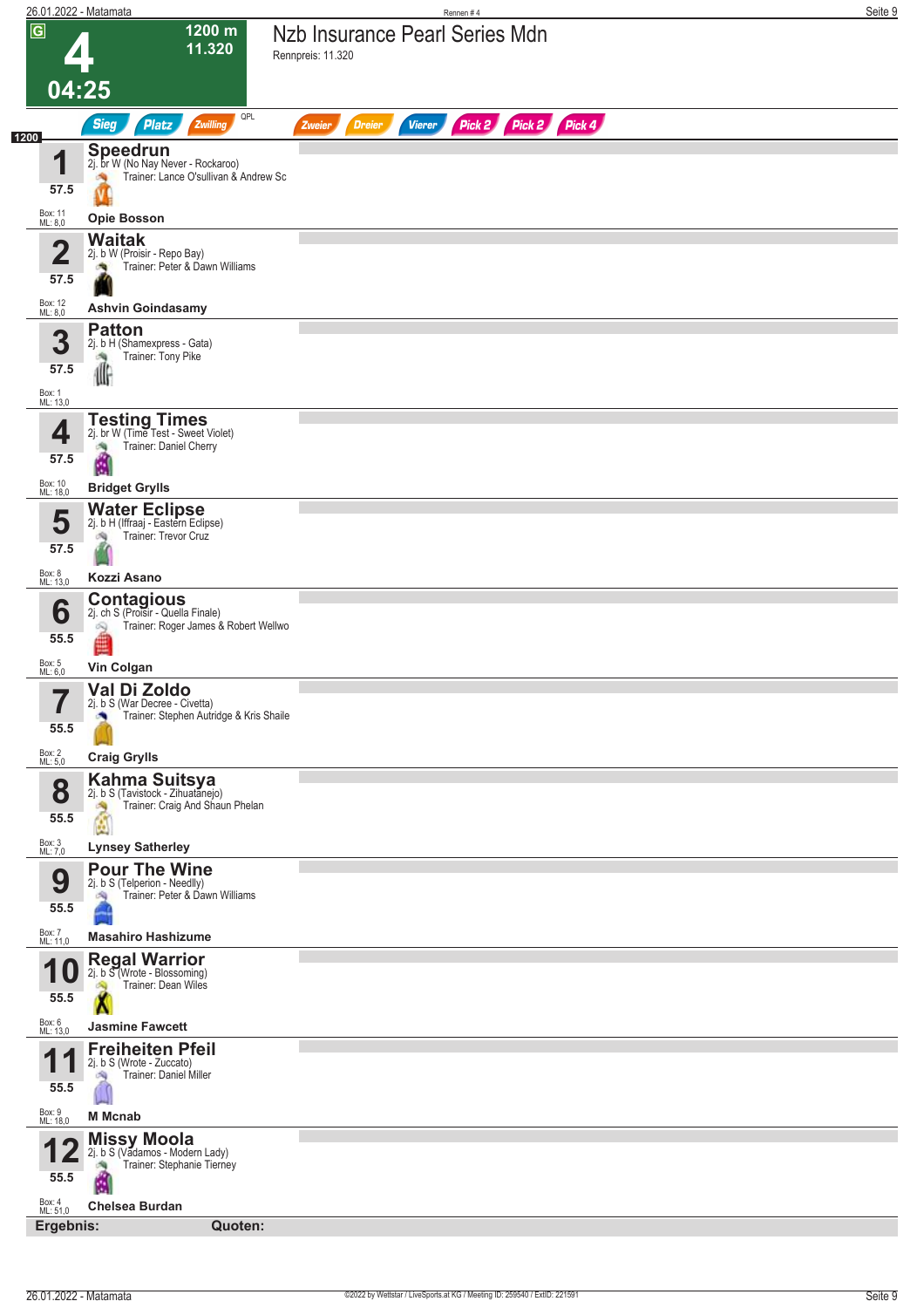|                                 | 26.01.2022 - Matamata                                                                       | Rennen#5                                                         | Seite 10 |
|---------------------------------|---------------------------------------------------------------------------------------------|------------------------------------------------------------------|----------|
| $\overline{G}$                  | 1200 m<br>11.320                                                                            | O'reillys Motel Mdn<br>Rennpreis: 11.320                         |          |
| 05:00                           |                                                                                             |                                                                  |          |
|                                 | QPL<br><b>Sieg</b><br>Platz<br>Zwilling                                                     | Pick 2 Pick 2 Pick 4<br><b>Vierer</b><br><b>Dreier</b><br>Zweier |          |
| 1200<br>и                       | <b>Flat Track Bully</b><br>4j. ch W (Reliable Man - Lime Squeeze)                           |                                                                  |          |
| 58.5                            | Trainer: Jamie Richards<br>洩<br>é                                                           |                                                                  |          |
| Box: 13<br>ML: 75,0             | <b>Opie Bosson</b>                                                                          |                                                                  |          |
| $\overline{\mathbf{2}}$<br>58.5 | <b>Alby Park</b><br>4j. b W (Ocean Park - Lady Alberton)<br>Trainer: G Hennessy<br><b>P</b> |                                                                  |          |
| Box: 2                          | Ń<br><b>Masahiro Hashizume</b>                                                              |                                                                  |          |
| ML: 11,0                        | <b>Super Dale</b>                                                                           |                                                                  |          |
| 3<br>58.5                       | 5j. b W (Super Easy - Spectacular)<br>Trainer: D Venn                                       |                                                                  |          |
| Box: 5<br>ML: 26,0              | <b>Courtney Barnes</b>                                                                      |                                                                  |          |
|                                 | <b>Mr Bigglesworth</b><br>3j. b W (Shamexpress - Crookshanks)                               |                                                                  |          |
| 4<br>57.0                       | Trainer: Finbarr Leahy<br>Ø,                                                                |                                                                  |          |
| Box: 11<br>ML: 41,0             | Kozzi Asano                                                                                 |                                                                  |          |
| 5                               | Tazimoto<br>3j. b W (Tarzino - Marcelle Bize)                                               |                                                                  |          |
| 57.0                            | Trainer: Kim Knight<br>熵                                                                    |                                                                  |          |
| Box: 1<br>ML: 18,0              | <b>Trudy Thornton</b>                                                                       |                                                                  |          |
| 6                               | <b>Rose Crescent</b><br>4j. b S (So You Think - Petty Cury)                                 |                                                                  |          |
| 56.5                            | Trainer: Ken & Bev Kelso                                                                    |                                                                  |          |
| Box: 10<br>ML: 46,0             | <b>M</b> Mcnab                                                                              |                                                                  |          |
| 7<br>$\blacksquare$             | <b>Destinys Girl</b><br>4j. b S (Castledale - It's My Destiny)                              |                                                                  |          |
| 56.5                            | Trainer: Jenny & Bob Vance                                                                  |                                                                  |          |
| Box: 19<br>ML: 8,0              | <b>Bridget Grylls</b>                                                                       |                                                                  |          |
| 8<br>56.5                       | <b>Doves Bay</b><br>4j. b S (Exosphere - Opito Bay)<br>Trainer: John Bell<br>負<br>É         |                                                                  |          |
| Box: 7<br>ML: 13,0              | Joe Kamaruddin                                                                              |                                                                  |          |
| 9<br>56.5                       | <b>Row Of Eights</b><br>4j. b S (Contributer - Row Of Diamonds)<br>Trainer: Clinton Isdale  |                                                                  |          |
| Box: 12<br>ML: 16,0             | <b>Ashvin Goindasamy</b>                                                                    |                                                                  |          |
| <b>10</b><br>56.5               | Davone Georgia<br>Trainer: Stephanie Tierney                                                |                                                                  |          |
| Box: 4<br>ML: 31,0              | <b>Chelsea Burdan</b>                                                                       |                                                                  |          |
| И                               | <b>Endean Magic</b><br>4j. b S (Pluck - River Shannon)<br>Trainer: Iain Kennedy             |                                                                  |          |
| 56.5<br>Box: 9<br>ML: 41,0      | Taiki Yanagida                                                                              |                                                                  |          |
|                                 | <b>Don't Look Ethel</b>                                                                     |                                                                  |          |
| 55.0                            | 3j. b S (Vanbrugh - Zizi)<br>Trainer: John & Stephen Ralph                                  |                                                                  |          |
| Box: 8                          | <b>Jasmine Fawcett</b>                                                                      |                                                                  |          |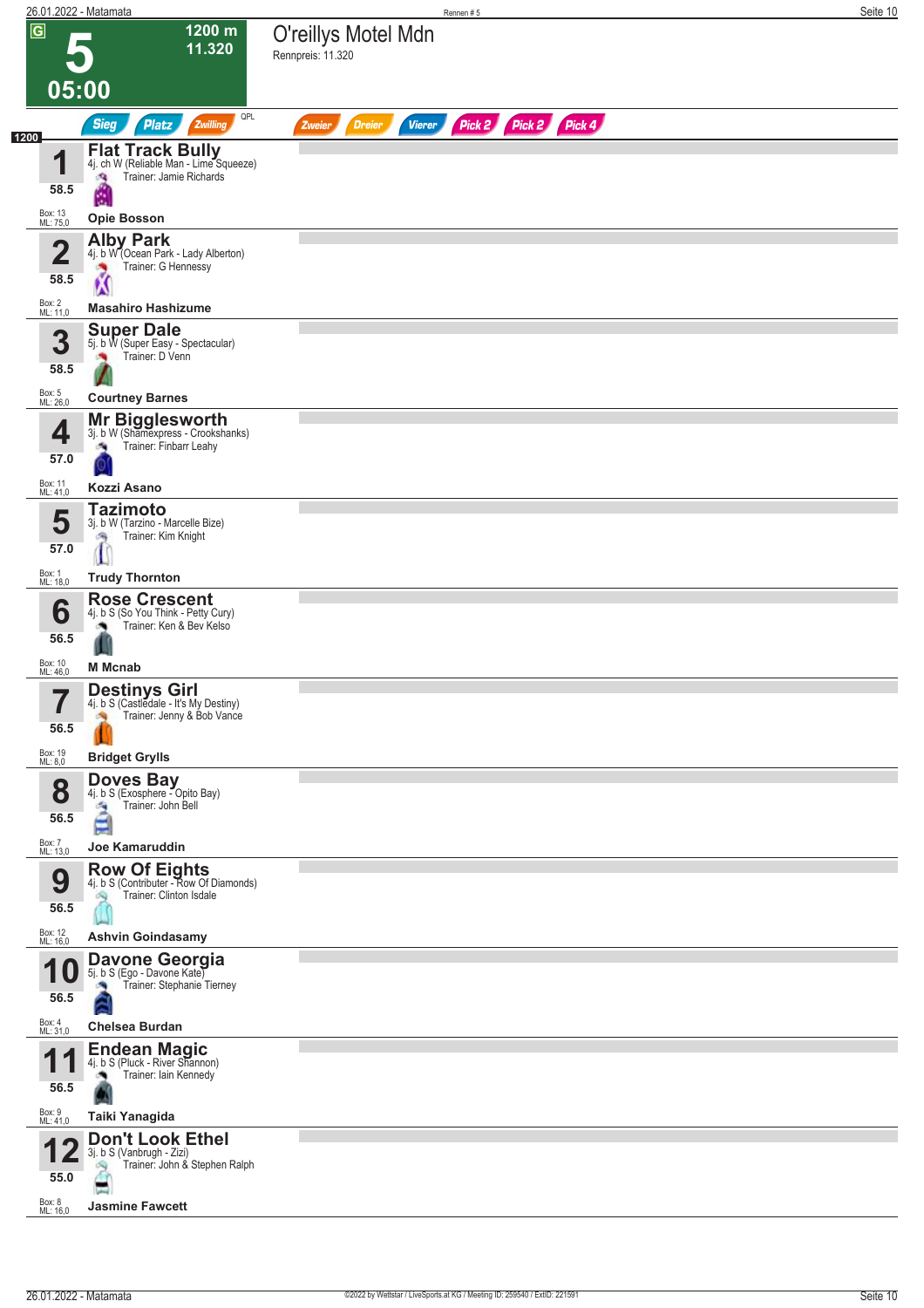| <u> 26.01.2022 - Matamata</u>      |                                                                                                                    | Rennen #5                                                        | Seite 11 |
|------------------------------------|--------------------------------------------------------------------------------------------------------------------|------------------------------------------------------------------|----------|
| $\overline{G}$<br>05:00            | 1200 m<br>11.320                                                                                                   | O'reillys Motel Mdn<br>Rennpreis: 11.320                         |          |
|                                    |                                                                                                                    |                                                                  |          |
|                                    | QPL<br><b>Sieg</b><br><b>Platz</b><br>Zwilling                                                                     | Pick 2 Pick 2 Pick 4<br><b>Vierer</b><br><b>Dreier</b><br>Zweier |          |
| 55.0                               | <b>Top Note</b><br>3j. b S (Burgundy - Arpeggio)<br>Trainer: Jamie Richards<br>å                                   |                                                                  |          |
| Box: 15<br>ML: 21,0                | <b>Sam Weatherley</b>                                                                                              |                                                                  |          |
| $\boldsymbol{\mathcal{L}}$<br>55.0 | <b>Strictly Dancing</b><br>3j. b/br S (Mongolian Khan - Darcey Bussell)<br>Trainer: Stephen Autridge & Kris Shaile |                                                                  |          |
| Box: 16<br>ML: 21,0                | <b>Craig Grylls</b>                                                                                                |                                                                  |          |
| 55.0                               | <b>Spherical</b><br>3j. b S (Tarzino - Spirit Of Joy)<br>Trainer: Peter & Dawn Williams<br>1.G                     |                                                                  |          |
| Box: 18<br>ML: 71,0                |                                                                                                                    |                                                                  |          |
| Ô<br>58.5                          | <b>Hard Nose</b><br>4j. gr W (Dalghar - Designacat)<br>Trainer: Stephanie Tierney<br>Ÿ.                            |                                                                  |          |
| Box: 17<br>ML: 81,0                |                                                                                                                    |                                                                  |          |
| 58.5                               | <b>Rockspell</b><br>4j. br W (Per Incanto - Shonda Rhymes)<br>Trainer: Lance O'sullivan & Andrew Sc<br>滴           |                                                                  |          |
| Box: 3<br>ML: 13,0                 |                                                                                                                    |                                                                  |          |
| Ŏ<br>56.5                          | <b>Hobson Street</b><br>5j. b S (Jimmy Choux - Grande Bellezza)<br>Trainer: Scott Wenn<br>H                        |                                                                  |          |
| Box: 14<br>ML: 31,0                |                                                                                                                    |                                                                  |          |
| Ų<br>56.5<br>Box: 6<br>ML: 31,0    | <b>Monet</b><br>4j. b S (Per Incanto - Monarch)<br>Trainer: John & Stephen Ralph<br>N                              |                                                                  |          |
|                                    | Quoten:                                                                                                            |                                                                  |          |
| Ergebnis:                          |                                                                                                                    |                                                                  |          |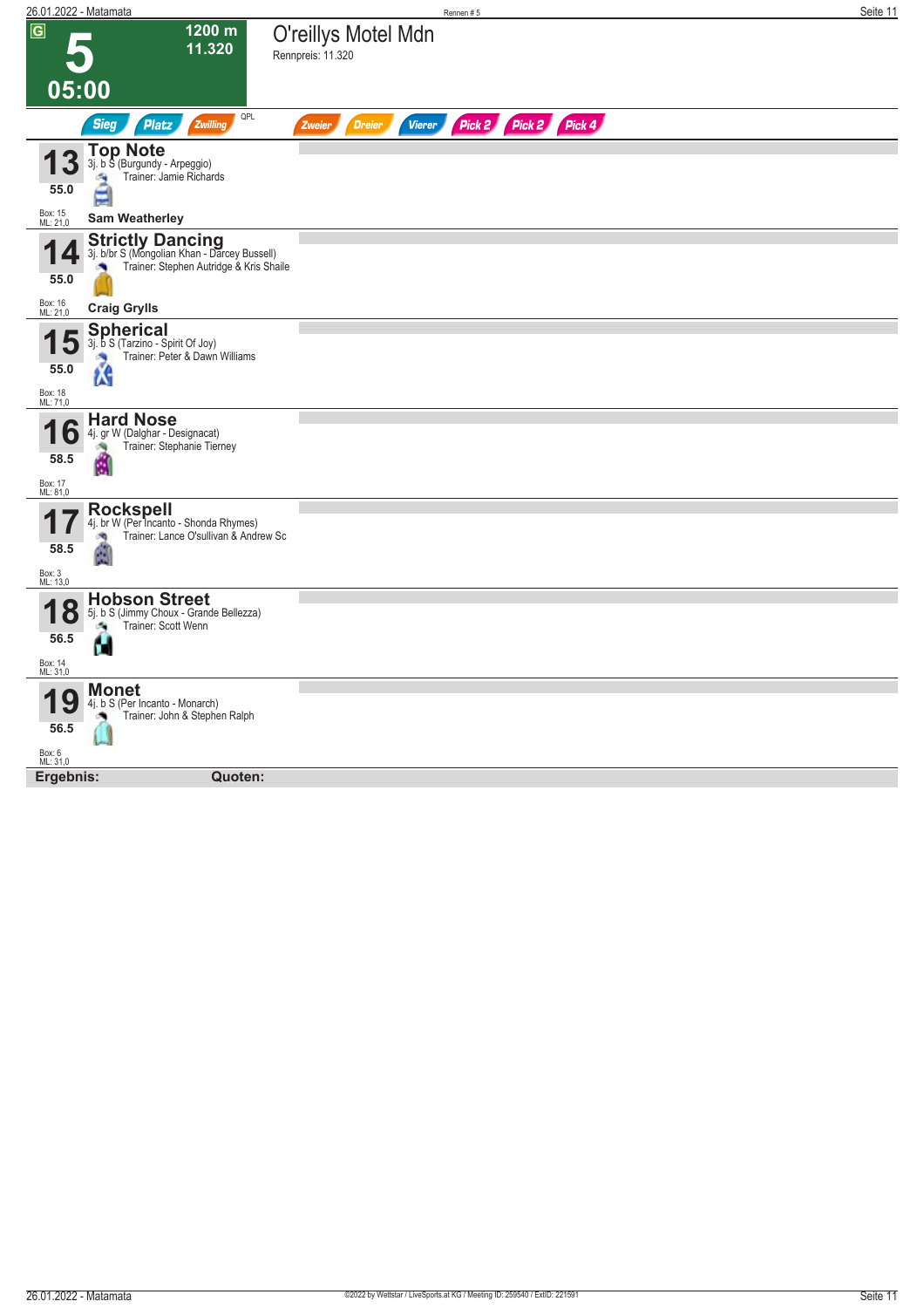|                         |                                 | 26.01.2022 - Matamata                                                                              | Rennen#6                                                         | Seite 12 |
|-------------------------|---------------------------------|----------------------------------------------------------------------------------------------------|------------------------------------------------------------------|----------|
| $\overline{\mathbf{G}}$ |                                 | 1200 m<br>11.320                                                                                   | The Boltholder Mdn<br>Rennpreis: 11.320                          |          |
|                         | 05:38                           |                                                                                                    |                                                                  |          |
| 1200                    |                                 | QPL<br><b>Sieg</b><br>Platz<br>Zwilling                                                            | Pick 2 Pick 2 Pick 4<br><b>Vierer</b><br><b>Dreier</b><br>Zweier |          |
|                         | и                               | <b>Snakeye</b><br>6j. ch W (Coats Choice - Mercury Angel)<br>Trainer: P P Mirabelli                |                                                                  |          |
|                         | 58.5<br>Box: 5<br>ML: 16,0      | <b>Joe Kamaruddin</b>                                                                              |                                                                  |          |
|                         |                                 | <b>Classic Beethoven</b>                                                                           |                                                                  |          |
|                         | $\overline{\mathbf{2}}$<br>58.5 | 4j. b W (Burgundy - Show No Emotion)<br>Trainer: Darryn Weatherley<br>J.                           |                                                                  |          |
|                         | Box: 8<br>ML: 18,0              | <b>Sam Weatherley</b>                                                                              |                                                                  |          |
|                         | 3<br>58.5                       | <b>Deceptive</b><br>4j. br W (Iffraaj - Elusive Catch)<br>Trainer: Jamie Richards                  |                                                                  |          |
|                         | Box: 17<br>ML: 18,0             | <b>Opie Bosson</b>                                                                                 |                                                                  |          |
|                         | 4<br>58.5                       | <b>Mister Roquette</b><br>5j. b W (London Bridge - Roquessa)<br>Trainer: Simon Rees                |                                                                  |          |
|                         | Box: 2<br>ML: 15,0              | <b>Jonathan Riddell</b>                                                                            |                                                                  |          |
|                         | 5                               | <b>Jimmy Thumper</b><br>4j. b W (Jimmy Choux - Dawning)<br>Trainer: Phillip Stevens<br>a,          |                                                                  |          |
|                         | 58.5                            | Ø                                                                                                  |                                                                  |          |
|                         | Box: 16<br>ML: 41,0             | <b>Bridget Grylls</b><br><b>All Business</b>                                                       |                                                                  |          |
|                         | 6<br>57.0                       | 3j. ch W (Power - Peach Bellini)<br>Trainer: Richard Collett                                       |                                                                  |          |
|                         | Box: 10<br>ML: 7,0              | <b>Masahiro Hashizume</b>                                                                          |                                                                  |          |
|                         | 7<br>$\blacksquare$<br>56.5     | <b>Glorified</b><br>4j. b S (Contributer - Teresa)<br>Trainer: Stephen Autridge & Kris Shaile<br>× |                                                                  |          |
|                         | Box: 18<br>ML: 12,0             | <b>Craig Grylls</b>                                                                                |                                                                  |          |
|                         | 8                               | <b>Midnight Special</b><br>4j. b S (Excelebration - Midnight Van Damme)                            |                                                                  |          |
|                         | 56.5<br>Box: 15<br>ML: 8,0      | Trainer: Jamie Richards<br>đ.<br><b>ILE</b><br><b>M</b> Mcnab                                      |                                                                  |          |
|                         | 9<br>56.5                       | <b>Seafoam</b><br>4j. gr S (Rock 'n' Pop - Vanilla Sky)<br>Trainer: Vicki Prendergast              |                                                                  |          |
|                         | Box: 19<br>ML: 26,0             |                                                                                                    |                                                                  |          |
|                         | 55.0                            | <b>Alpino</b><br>3j. ch S (Vanbrugh - Frivolous)<br>Trainer: Michael Moroney & Pam Gerar           |                                                                  |          |
|                         | Box: 7<br>ML: 85,0              | Kozzi Asano                                                                                        |                                                                  |          |
|                         | 1<br>55.0                       | <b>Over The Moon</b><br>3j. br S (Vespa - Moons Of Jupiter)<br>Trainer: John & Stephen Ralph       |                                                                  |          |
|                         | Box: 3<br>ML: 13,0              | <b>Jasmine Fawcett</b>                                                                             |                                                                  |          |
|                         | 55.0                            | <b>Symphony Of Love</b><br>3j. br S (Per Incanto - Centreofattraction)<br>Trainer: Jenna Mahoney   |                                                                  |          |
|                         | Box: 13<br>ML: 13,0             |                                                                                                    |                                                                  |          |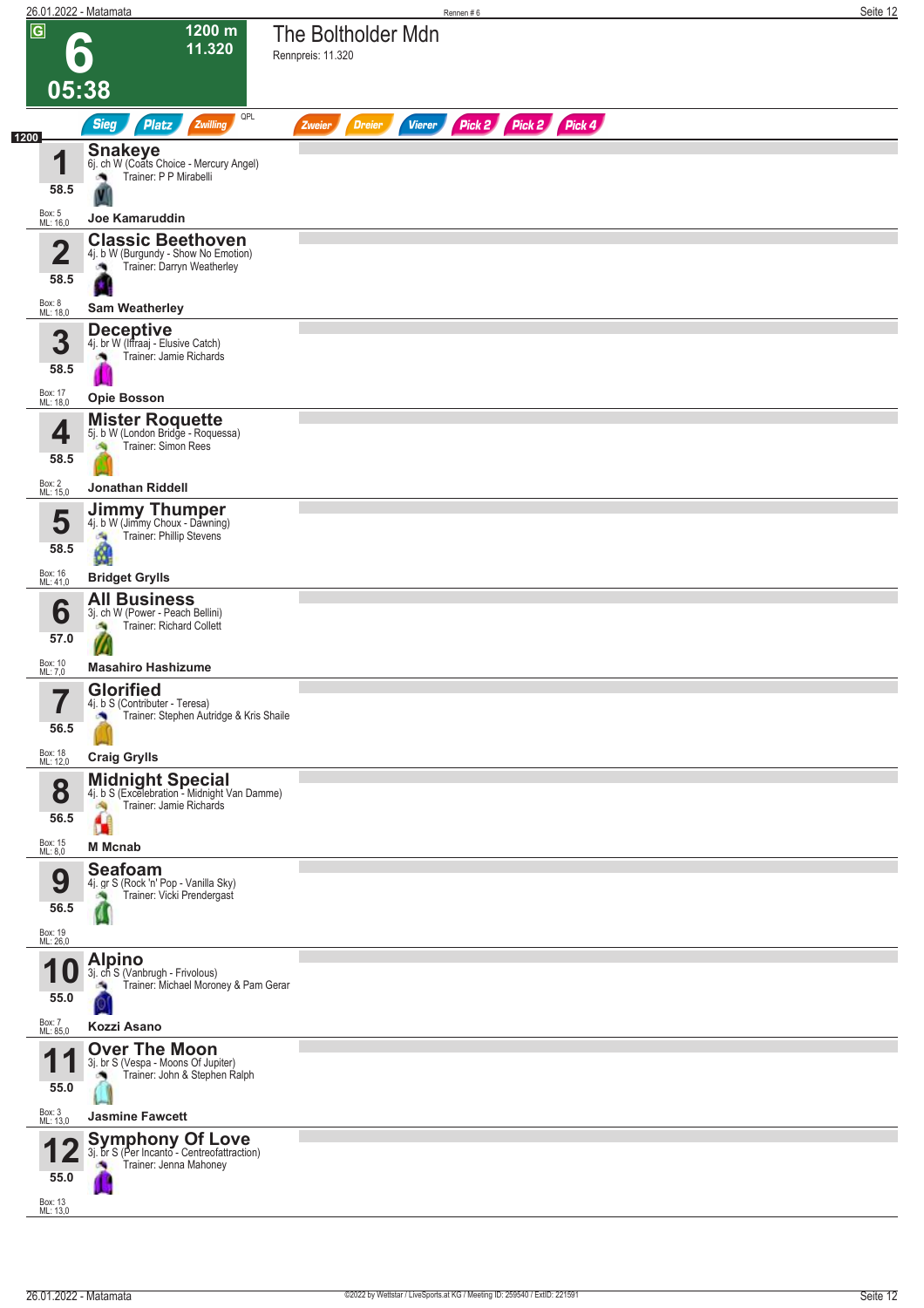| 26.01.2022 - Matamata                                                                                                                       | Rennen#6                                                                | Seite 13 |
|---------------------------------------------------------------------------------------------------------------------------------------------|-------------------------------------------------------------------------|----------|
| $\sqrt{G}$<br>1200 m<br>11.320<br>D.                                                                                                        | The Boltholder Mdn<br>Rennpreis: 11.320                                 |          |
| 05:38                                                                                                                                       |                                                                         |          |
| <b>Sieg</b><br>Zwilling<br><b>Platz</b>                                                                                                     | QPL<br>Pick 2 Pick 2 Pick 4<br><b>Dreier</b><br><b>Vierer</b><br>Zweier |          |
| <b>A Little Bit Bossy</b><br><b>13</b><br>3j. b S (Rock 'n' Pop - Molly Coco)<br>Trainer: Jamie Richards<br>55.0                            |                                                                         |          |
| Box: 4<br>ML: 18,0<br>N S Parmar                                                                                                            |                                                                         |          |
| Leonaroar<br>3j. b S (Turn Me Loose - Let Me Roar)<br>Trainer: Murray Baker & Andrew Forsm<br>55.0<br>Box: 9<br>ML: 31,0                    |                                                                         |          |
| <b>Spherical</b><br>5<br>3j. b S (Tarzino - Spirit Of Joy)<br>Trainer: Peter & Dawn Williams<br>55.0<br>łК<br>Box: 11<br>ML: 51,0           |                                                                         |          |
| <b>Hard Nose</b><br>6<br>4j. gr W (Dalghar - Designacat)<br>Trainer: Stephanie Tierney<br>58.5<br>Ŵ<br>Box: 12<br>ML: 71,0                  |                                                                         |          |
| Rockspell<br>4j. br W (Per Incanto - Shonda Rhymes)<br>Trainer: Lance O'sullivan & Andrew Sc<br>58.5<br>Box: 1<br>ML: 15,0                  |                                                                         |          |
| <b>Hobson Street</b><br>0<br>5j. b S (Jimmy Choux - Grande Bellezza)<br>$\bullet$<br>Trainer: Scott Wenn<br>56.5<br>п<br>Box: 6<br>ML: 17,0 |                                                                         |          |
| <b>Monet</b><br>9<br>4j. b S (Per Incanto - Monarch)<br>Trainer: John & Stephen Ralph<br>56.5<br>Box: 14<br>ML: 41,0                        |                                                                         |          |
| Quoten:<br>Ergebnis:                                                                                                                        |                                                                         |          |
|                                                                                                                                             |                                                                         |          |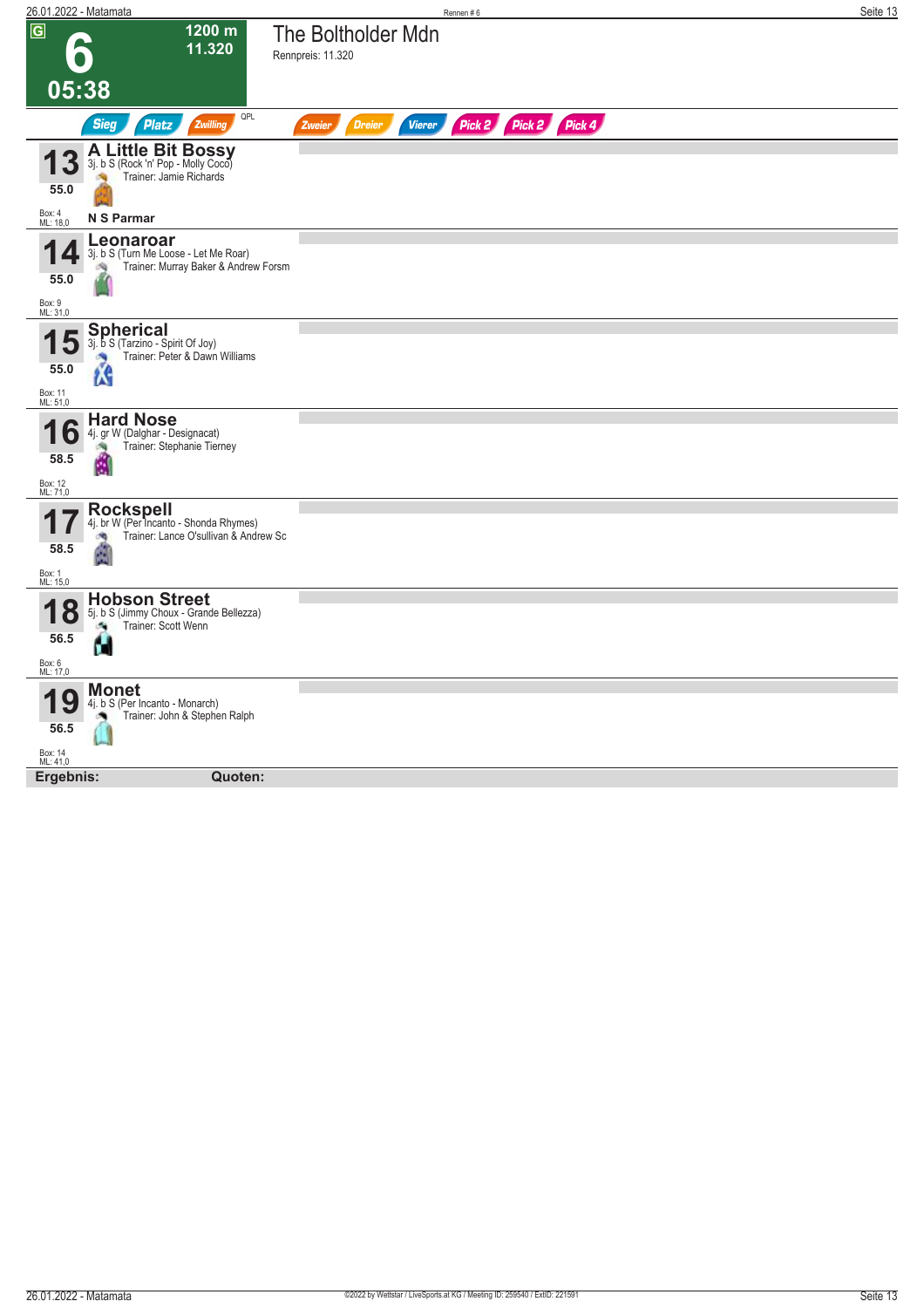|                         | 26.01.2022 - Matamata                                                           | Rennen #7                                                               | Seite 14 |
|-------------------------|---------------------------------------------------------------------------------|-------------------------------------------------------------------------|----------|
| $\overline{G}$          | 1200 m<br>11.320                                                                | <b>Fletcher Sheds</b><br>Rennpreis: 11.320                              |          |
|                         | 06:15                                                                           |                                                                         |          |
| 1200                    | QPL<br><b>Sieg</b><br>Platz<br>Zwilling                                         | Pick 2 Pick 2 Pick 3 Pick 4<br><b>Dreier</b><br><b>Vierer</b><br>Zweier |          |
| И                       | I'm Buzz<br>5j. br W (Swiss Ace - Queen Boudicca)                               |                                                                         |          |
| 60.0                    | Trainer: Jason Price<br>Ñ                                                       |                                                                         |          |
| Box: 15<br>ML: 26,0     |                                                                                 |                                                                         |          |
| $\overline{\mathbf{2}}$ | <b>Valetti</b><br>7j. ch W (Swiss Ace - Joiya)                                  |                                                                         |          |
| 60.0                    | Trainer: Antony Fuller<br>Q                                                     |                                                                         |          |
| Box: 13<br>ML: 16,0     | Ë<br><b>Lynsey Satherley</b>                                                    |                                                                         |          |
| 3                       | Lavaglo<br>5j. br S (Rock 'n' Pop - Little Glo)                                 |                                                                         |          |
| 58.0                    | Trainer: Darryn Weatherley                                                      |                                                                         |          |
| Box: 17<br>ML: 26,0     | <b>Sam Weatherley</b>                                                           |                                                                         |          |
|                         | <b>Tivaan Warrior</b>                                                           |                                                                         |          |
| 4<br>58.0               | 4j. ch S (Swiss Ace - Ma Belle Ami)<br>Trainer: Dean Wiles                      |                                                                         |          |
| Box: 10<br>ML: 15,0     | <b>Chelsea Burdan</b>                                                           |                                                                         |          |
| 5                       | <b>Mini Miner</b><br>4j. b/br S (Jimmy Choux - Goldminer)                       |                                                                         |          |
| 57.5                    | Trainer: Shaune Ritchie & Colm Murray                                           |                                                                         |          |
| Box: 16<br>ML: 16,0     | <b>Wiremu Pinn</b>                                                              |                                                                         |          |
| 6                       | Ooga Chaka<br>6j. b W (Bungle Inthejungle - Amazing Win)                        |                                                                         |          |
| 57.5                    | Trainer: Stephen Marsh                                                          |                                                                         |          |
| Box: 12<br>ML: 31,0     |                                                                                 |                                                                         |          |
| 7                       | <b>Highlighter</b><br>5j. b S (Shamexpress - Donnidi Sulina)                    |                                                                         |          |
| $\blacksquare$<br>57.0  | Trainer: Lance O'sullivan & Andrew Sc<br>dig.                                   |                                                                         |          |
| Box: 14<br>ML: 16,0     | <b>Opie Bosson</b>                                                              |                                                                         |          |
| 8                       | <b>Beldarra</b><br>3j. br S (Hinchinbrook - Inside Line)                        |                                                                         |          |
| 56.5                    | Trainer: L Noble                                                                |                                                                         |          |
| Box: 6<br>ML: 6,0       | <b>M</b> Mcnab                                                                  |                                                                         |          |
| 9                       | <b>Highborn</b><br>4j. b S (Savabeel - Tempo Manor)                             |                                                                         |          |
| 56.5                    | Trainer: Jamie Richards                                                         |                                                                         |          |
| Box: 1<br>ML: 7,0       | Joe Kamaruddin                                                                  |                                                                         |          |
| и                       | <b>Tiffen</b><br>4j. b S (Power - Our Dream Catcher)                            |                                                                         |          |
| 56.5                    | Trainer: Lance O'sullivan & Andrew Sc                                           |                                                                         |          |
| Box: 4<br>ML: 16,0      | Yuto Kumagai                                                                    |                                                                         |          |
| И                       | <b>Burgundy Dancer</b> 3j. b W (Burgundy - Choreography)                        |                                                                         |          |
| 56.0                    | Trainer: D Logan & C Gibbs                                                      |                                                                         |          |
| Box: 5<br>ML: 13,0      | <b>Trudy Thornton</b>                                                           |                                                                         |          |
| 55.5                    | <b>Chanel</b><br>3j. b S (Darci Brahma - Cascade Emerald)<br>Trainer: Tony Pike |                                                                         |          |
| Box: 8<br>ML: 8,0       | Kozzi Asano                                                                     |                                                                         |          |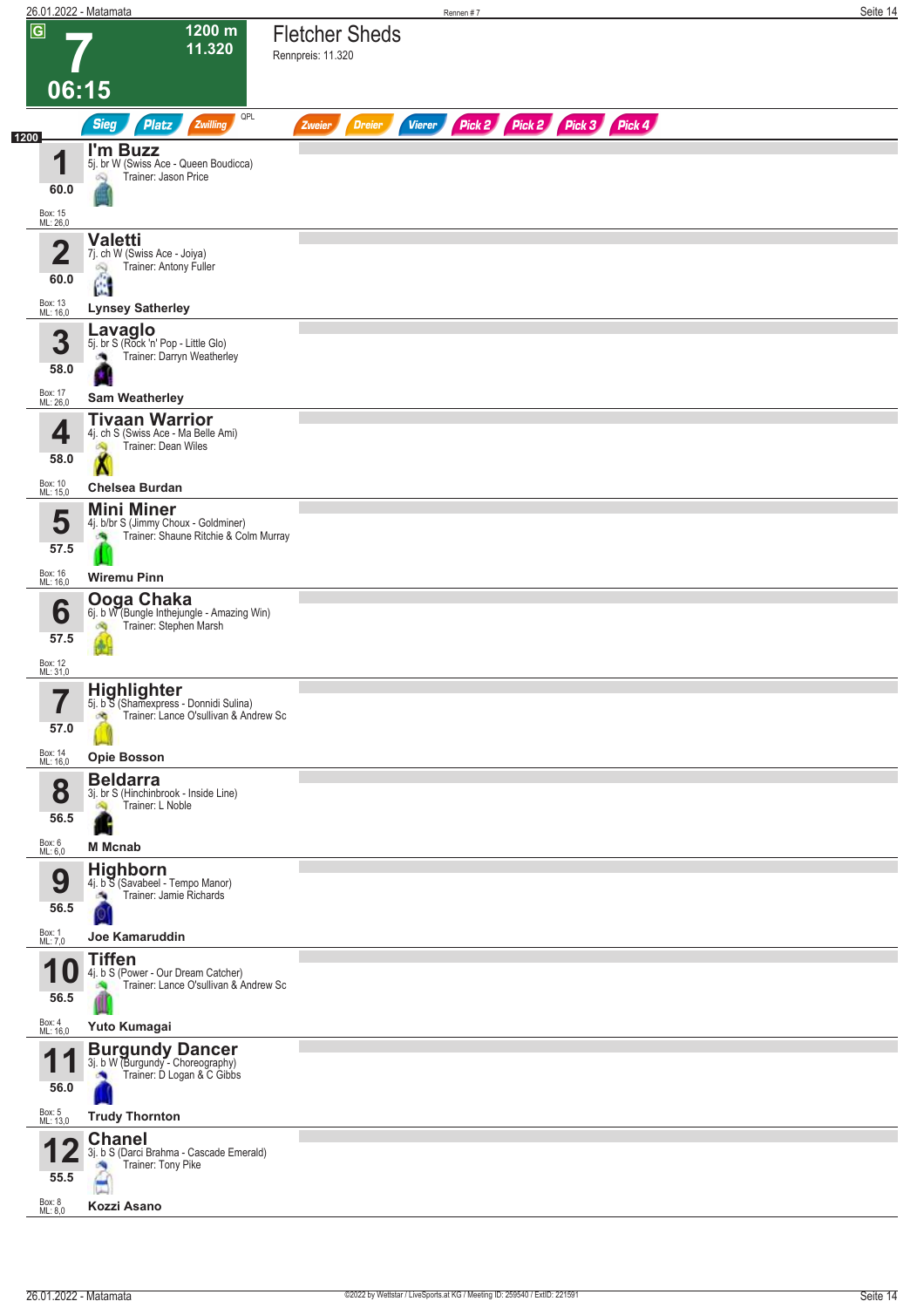| 26.01.2022 - Matamata                                                                                           | Rennen #7                                                               | Seite 15 |
|-----------------------------------------------------------------------------------------------------------------|-------------------------------------------------------------------------|----------|
| $\overline{G}$<br>1200 m<br>11.320                                                                              | <b>Fletcher Sheds</b><br>Rennpreis: 11.320                              |          |
| 06:15                                                                                                           |                                                                         |          |
| QPL<br><b>Sieg</b><br><b>Platz</b><br>Zwilling                                                                  | Pick 2 Pick 2 Pick 3 Pick 4<br><b>Vierer</b><br><b>Dreier</b><br>Zweier |          |
| Thatcher<br>4j. b S (Power - Rubee)<br>Trainer: Catherine Cameron<br>55.5                                       |                                                                         |          |
| ſľ<br>Box: 9<br>ML: 18,0<br>Taiki Yanagida                                                                      |                                                                         |          |
| <b>Stars 'n' Cream</b><br>3j. b S (Turn Me Loose - Biscuit)<br>Trainer: Rudy Liefting<br>55.0                   |                                                                         |          |
| Box: 3<br>ML: 11,0<br><b>Bridget Grylls</b>                                                                     |                                                                         |          |
| Live For Your Love<br>5j. b W (Sacred Falls - Glam Slam)<br>Đ<br>Trainer: Jenna Mahoney<br>57.0                 |                                                                         |          |
| Box: 7<br>ML: 26,0<br><b>Masahiro Hashizume</b>                                                                 |                                                                         |          |
| <b>Stylish Suggestion</b><br>8j. ch S (Any Suggestion - Estilo Centuria)<br>۰<br>Trainer: Stephen Marsh<br>54.5 |                                                                         |          |
| Box: 2<br>ML: 16,0                                                                                              |                                                                         |          |
| <b>Elusive Empire</b><br>8j. b W (Exceed And Excel - Spoleto)<br>Trainer: Trevor Cruz<br>56.5                   |                                                                         |          |
| Box: 11<br>ML: 51,0<br>N S Parmar                                                                               |                                                                         |          |
| Ergebnis:<br>Quoten:                                                                                            |                                                                         |          |
|                                                                                                                 |                                                                         |          |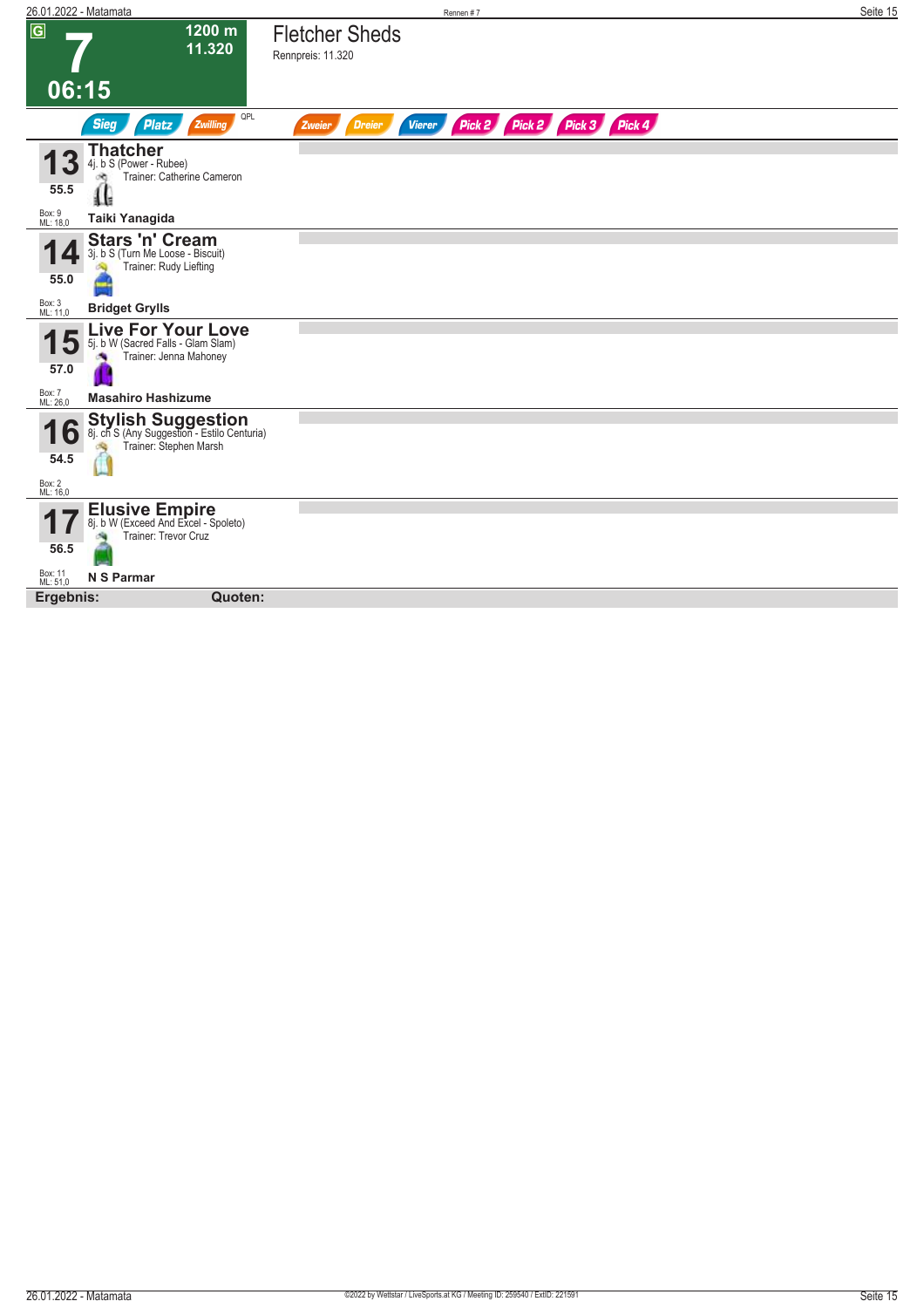|                             | 26.01.2022 - Matamata                                                                              | Rennen #8                                                               | Seite 16 |
|-----------------------------|----------------------------------------------------------------------------------------------------|-------------------------------------------------------------------------|----------|
| $\overline{G}$              | $2000 \text{ m}$<br>11.320                                                                         | Paper Plus Matamata<br>Rennpreis: 11.320                                |          |
| 06:54                       |                                                                                                    |                                                                         |          |
| 2000                        | QPL<br><b>Sieg</b><br><b>Platz</b><br>Zwilling                                                     | Pick 2 Pick 2 Pick 3 Pick 4<br><b>Vierer</b><br><b>Dreier</b><br>Zweier |          |
| 1                           | <b>Amano</b><br>6j. b W (Reliable Man - Lichen Moss)<br>Trainer: Lance O'sullivan & Andrew Sc<br>肉 |                                                                         |          |
| 60.0<br>Box: 11<br>ML: 75,0 | Yuto Kumagai                                                                                       |                                                                         |          |
| $\mathbf 2$                 | <b>Exaltation</b><br>5j. b S (Not A Single Doubt - Meleka Belle)                                   |                                                                         |          |
| 58.5                        | Trainer: Jamie Richards                                                                            |                                                                         |          |
| Box: 7<br>ML: 42,0          | <b>Joe Kamaruddin</b>                                                                              |                                                                         |          |
| 3                           | <b>Shockallia</b><br>4j. b W (Shocking - Berzallia)                                                |                                                                         |          |
| 56.5                        | Trainer: Shaune Ritchie & Colm Murray<br>đ,<br>$\circ$                                             |                                                                         |          |
| Box: 6<br>ML: 6,0           | <b>Chelsea Burdan</b>                                                                              |                                                                         |          |
|                             | <b>Charred</b>                                                                                     |                                                                         |          |
| 4<br>55.5                   | 6j. gr W (Guillotine - Dancing Embers)<br>Trainer: P P Mirabelli                                   |                                                                         |          |
| Box: 9<br>ML: 14,0          | <b>Trudy Thornton</b>                                                                              |                                                                         |          |
|                             | <b>Mighty Connor</b><br>6j. ch W (Sebring - Kallisan)                                              |                                                                         |          |
| 5<br>55.5                   | Trainer: Jacob Mckay                                                                               |                                                                         |          |
| Box: 10<br>ML: 12,0         | N S Parmar                                                                                         |                                                                         |          |
|                             | <b>Aloft</b>                                                                                       |                                                                         |          |
| 6<br>55.0                   | 5j. b S (Atlante - Sopra Tutto)<br>Trainer: Steven Ramsay & Julia Ritchie<br>å                     |                                                                         |          |
| Box: 3<br>ML: 65,0          | <b>Sam Weatherley</b>                                                                              |                                                                         |          |
|                             |                                                                                                    |                                                                         |          |
| 7<br>$\blacksquare$<br>55.0 | <b>Beam Me Up Scotty</b><br>8j. ch W (Cape Blanco - Morgalicious)<br>Trainer: Linda Burton<br>×    |                                                                         |          |
| Box: 5<br>ML: 26,0          | <b>Darren Danis</b>                                                                                |                                                                         |          |
| 8<br>55.0                   | Lapel<br>4j. b W (Pins - Costume)<br>Trainer: Graeme & Debbie Rogerson                             |                                                                         |          |
| Box: 4<br>ML: 13,0          | <b>Wiremu Pinn</b>                                                                                 |                                                                         |          |
| 9                           | <b>Miss Interpret</b><br>4j. b S (Niagara - Miss Construe)                                         |                                                                         |          |
| 54.5                        | Trainer: R R Manning<br>×,                                                                         |                                                                         |          |
| Box: 1<br>ML: 11,0          | <b>Ashvin Goindasamy</b>                                                                           |                                                                         |          |
|                             | Semprini                                                                                           |                                                                         |          |
|                             | 4j. b S (Foxwedge - Miss Cosimo)<br>Trainer: K Fursdon                                             |                                                                         |          |
| 54.0                        |                                                                                                    |                                                                         |          |
| Box: 8<br>ML: 21,0          | <b>Jasmine Fawcett</b>                                                                             |                                                                         |          |
| И<br>и<br>54.0              | <b>Sacred Delight</b> 7j. b S (Iffraaj - Capacia)<br>Trainer: Jen Mcilroy<br>ó.<br>A               |                                                                         |          |
| Box: 12<br>ML: 18,0         | <b>Craig Grylls</b>                                                                                |                                                                         |          |
|                             | <b>Lord Polonius</b><br>6j. b W (Super Easy - Tudor Princess)                                      |                                                                         |          |
| 54.0                        | Trainer: Maryann Brosnan<br>鸿                                                                      |                                                                         |          |
| Box: 2<br>ML: 21,0          | Ŵ<br><b>Lynsey Satherley</b>                                                                       |                                                                         |          |
|                             | Ergebnis:<br>Quoten:                                                                               |                                                                         |          |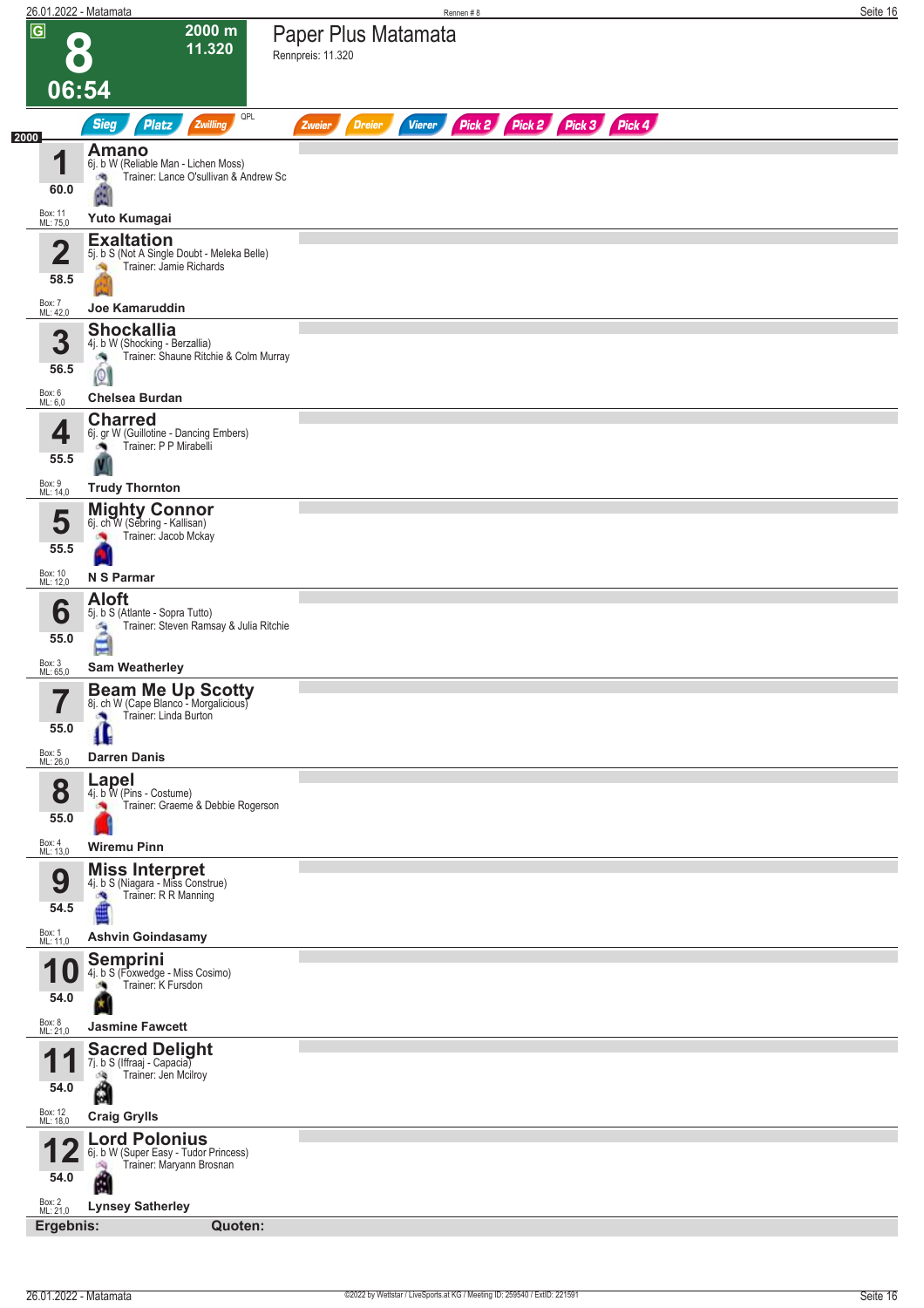| 26.01.2022 - Matamata   |                                                                                                       | Rennen #9                                                        | Seite 17 |
|-------------------------|-------------------------------------------------------------------------------------------------------|------------------------------------------------------------------|----------|
| $\overline{G}$          | 2000 m<br>11.320                                                                                      | Matamata Breeders' 26/2 Mdn<br>Rennpreis: 11.320                 |          |
| 07:34                   |                                                                                                       |                                                                  |          |
| 2000                    | QPL<br>Zwilling<br><b>Sieg</b><br><b>Platz</b>                                                        | Pick 2 Pick 3 Pick 4<br><b>Dreier</b><br><b>Vierer</b><br>Zweier |          |
| и                       | <b>Kiwi Man</b><br>4j. gr W (Reliable Man - Miss Herb)                                                |                                                                  |          |
| 58.5                    | Trainer: Debbie Sweeney<br>ôQ.                                                                        |                                                                  |          |
| Box: 6<br>ML: 16,0      | <b>Bridget Grylls</b>                                                                                 |                                                                  |          |
| $\overline{\mathbf{2}}$ | <b>Flight Plan</b><br>4j. b W (Power - Indian Song)<br>Trainer: Gavin Opie                            |                                                                  |          |
| 58.5                    | Q                                                                                                     |                                                                  |          |
| Box: 20<br>ML: 26,0     | <b>Jasmine Fawcett</b>                                                                                |                                                                  |          |
| 3<br>57.0               | Arjay's Flight<br>3j. br W (Highly Recommended - Clareville Fli<br>Trainer: Maryann Brosnan           |                                                                  |          |
| Box: 11<br>ML: 6,0      | <b>Trudy Thornton</b>                                                                                 |                                                                  |          |
| 4                       | <b>King Mondo</b><br>3j. b W (Sweynesse - Del Mondo)<br>Trainer: Nicholas Bishara                     |                                                                  |          |
| 57.0                    |                                                                                                       |                                                                  |          |
| Box: 19<br>ML: 501,0    |                                                                                                       |                                                                  |          |
| 5<br>57.0               | <b>Ozark</b><br>3j. br W (Tarzino - Always In Trouble)<br>Trainer: Lance O'sullivan & Andrew Sc<br>σq |                                                                  |          |
| Box: 17<br>ML: 65,0     | <b>Craig Grylls</b>                                                                                   |                                                                  |          |
| 6<br>57.0               | <b>Shockatillatap</b><br>3j. b W (Shocking - Out Of The Barn)<br>Trainer: Kim Knight<br>G,            |                                                                  |          |
| Box: 8<br>ML: 31,0      | <b>Courtney Barnes</b>                                                                                |                                                                  |          |
|                         | <b>Stallone</b>                                                                                       |                                                                  |          |
| ı<br>57.0               | 3j. br W (Savabeel - Flirting)<br>Trainer: Danica Guy                                                 |                                                                  |          |
| Box: 16<br>ML: 18,0     | <b>Sam Weatherley</b>                                                                                 |                                                                  |          |
| 8                       | <b>Searchlight</b><br>4j. b S (Pentire - Honorjeu)<br>Trainer: Tony Pike                              |                                                                  |          |
| 56.5                    | Kozzi Asano                                                                                           |                                                                  |          |
| Box: 15<br>ML: 8,0      | <b>Allbright</b>                                                                                      |                                                                  |          |
| 9<br>56.5               | 5j. b S (Albrecht - Sunset Stripper)<br>Trainer: Shaune Ritchie & Colm Murray<br>Ŵ                    |                                                                  |          |
| Box: 5<br>ML: 11,0      | 0<br><b>Wiremu Pinn</b>                                                                               |                                                                  |          |
|                         | <b>Reet Petite</b>                                                                                    |                                                                  |          |
| 1 U<br>56.5             | 4j. b S (Rip Van Winkle - Silk Chardonnay)<br>Trainer: K Fursdon                                      |                                                                  |          |
| Box: 7<br>ML: 21,0      |                                                                                                       |                                                                  |          |
| 4                       | <b>Illicit Miss</b><br>3j. b S (Hinchinbrook - Unlawful)                                              |                                                                  |          |
| 55.0                    | Trainer: Jamie Richards                                                                               |                                                                  |          |
| Box: 3<br>ML: 42,0      | <b>Joe Kamaruddin</b>                                                                                 |                                                                  |          |
| 55.0                    | <b>Lady Pristina</b><br>3j. br S (Sweynesse - Prist)<br>Trainer: Shaune Ritchie & Colm Murray         |                                                                  |          |
| Box: 13<br>ML: 18,0     | Taiki Yanagida                                                                                        |                                                                  |          |